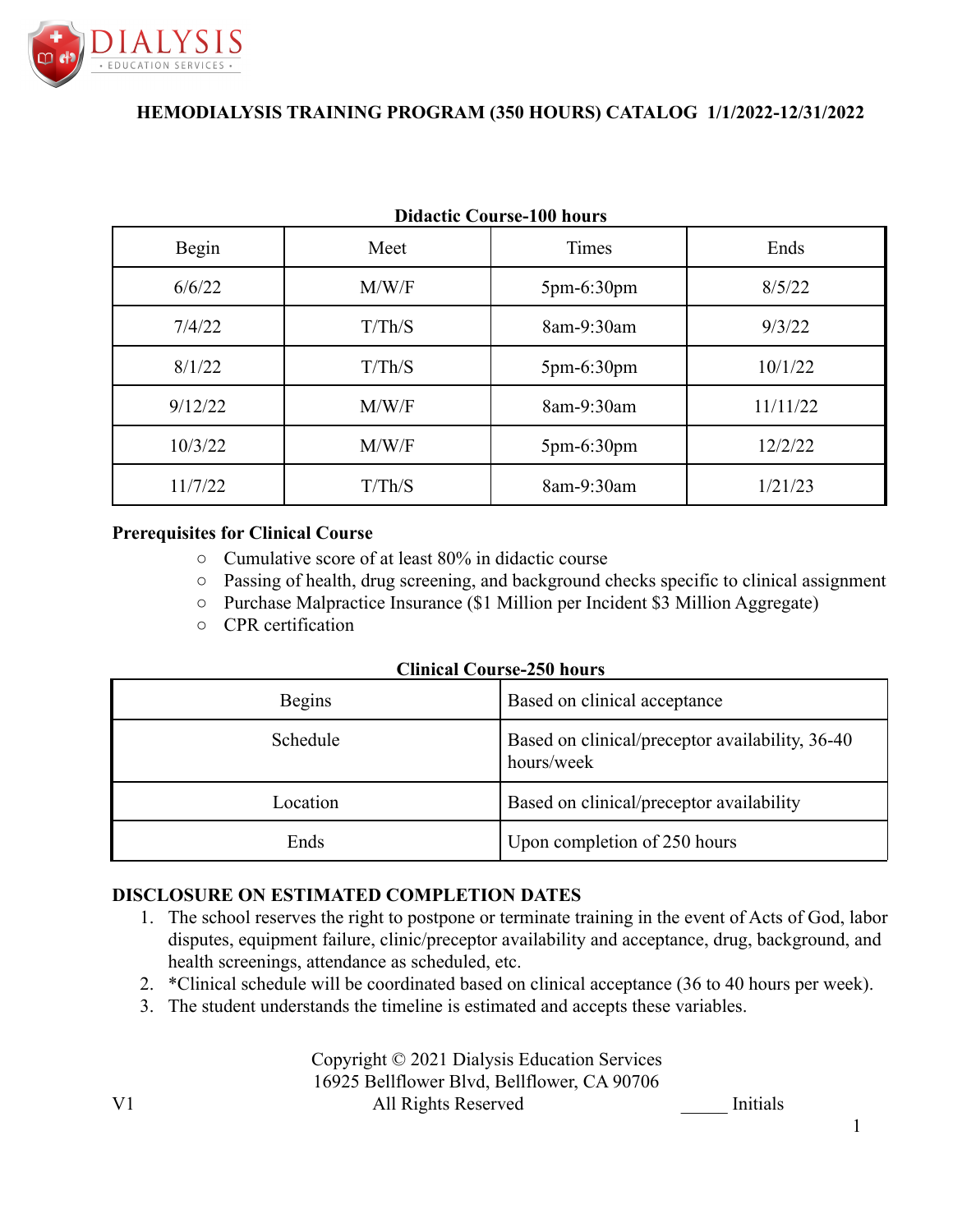

**WEBSITE**: [dialysiseducationservices.com](http://dialysiseducationservices.com) **VIRTUAL CLASSROOM**: [dialysised.unhosting.site/login](http://dialysised.unhosting.site/login)

**ADMINISTRATIVE OFFICE**: 16925 Bellflower Blvd, Bellflower, CA 90706 | **TEL**: (562) 376-4181

This catalog is updated annually as required. The catalog is available to prospective students on the company website or by mail when requested.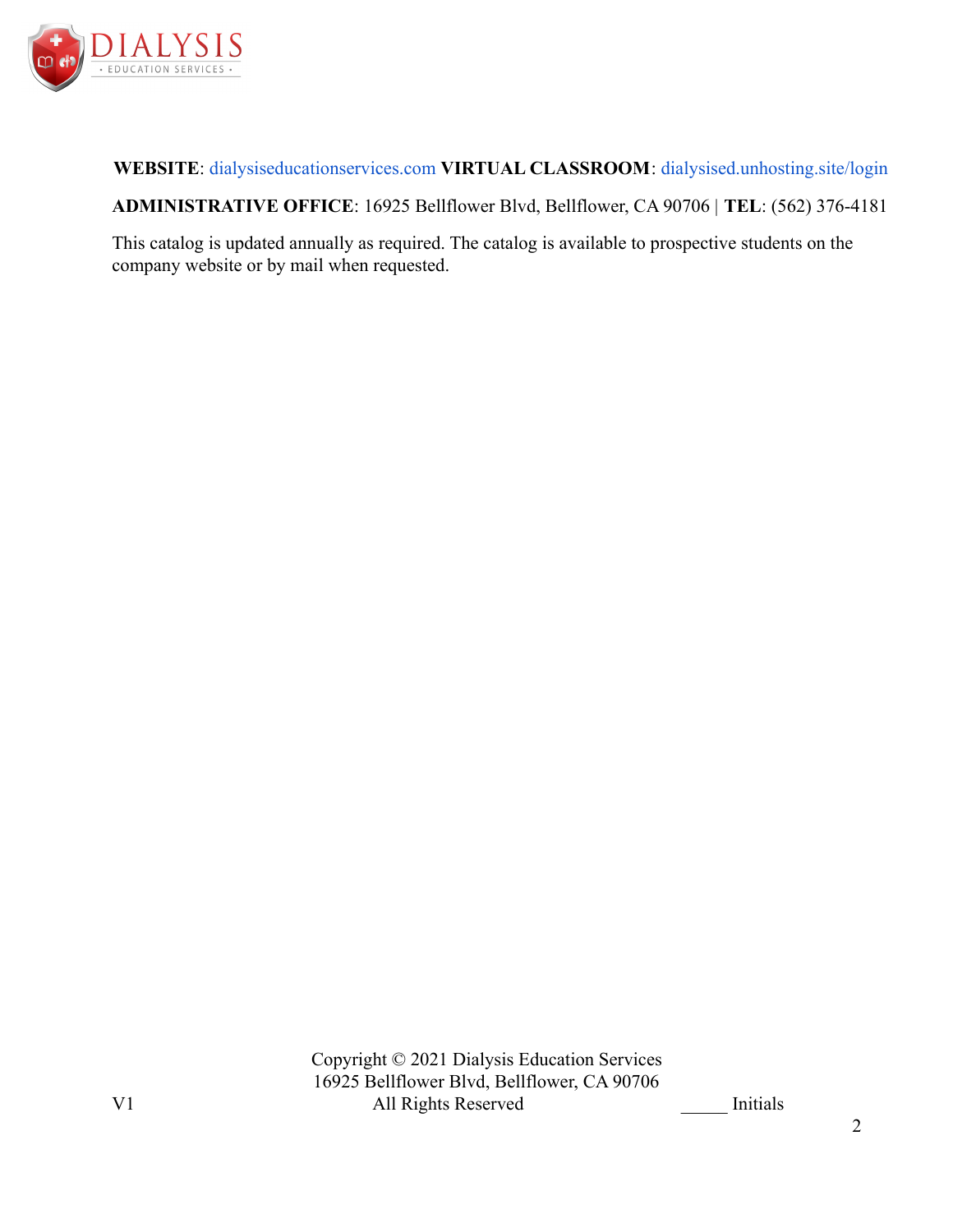

# **GENERAL INFORMATION**

### **Mission and Purpose Statement**

Dialysis Education Services ("DES") is a company focused on increasing the quality of care given to patients with end-stage renal disease (ESRD) through an interdisciplinary approach to education.

### **Authorization Disclosure Statements**

Dialysis Education Services is a private institution authorized to offer Hemodialysis Training by:

- o Bureau of Private Postsecondary Education Code #19065445
- o California Department of Public Health. School Number CHP-#488
- o California Board of Registered Nurses CEP-#15591
- o Board of Nephrology Examiners Nursing and Technology (BONENT)
- Approval to operate means compliance with state standards.
- Dialysis Education Services is not authorized to accept students from other countries on an I-20 Visa and does not offer any visa services.
- All instruction at Dialysis Education Services is in English.
- Neither this institution nor the Hemodialysis Training programs are accredited by an accrediting agency recognized by the United States Department of Education.
	- o A student enrolled in an unaccredited institution is not eligible for federal financial aid programs.
- This institution does not have a pending petition in bankruptcy, and is not operating as a debtor in possession, has not filed a petition within the preceding five years, or has not had a petition in bankruptcy filed against it within the preceding five years that resulted in reorganization under Chapter 11 of the United States Bankruptcy Code (11 U.S.C. Sec. 1101 et seq.).

# **Staff and Faculty Listing**

- Instructors/Preceptors
	- o Michael Morales, MHA/Ed, CHT, CHBT, CHWS
	- o Elizabeth Castro, MSN, RN, FNP
	- o Anne Diroll, RN, CNN, CLNC
- School Administration-Sharon Morales
- Executive Assistant-Daneen Baquing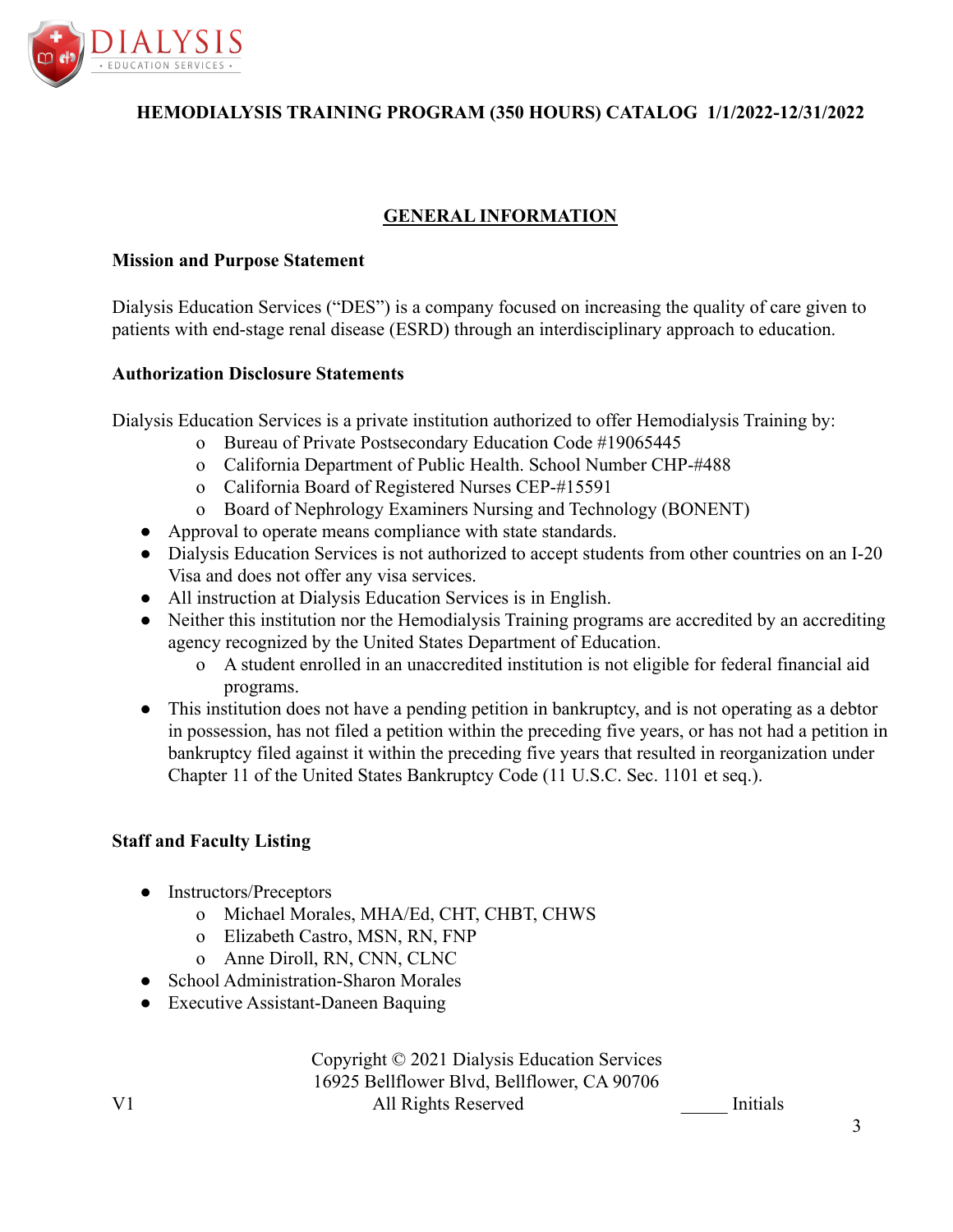

 $(T_1 + 1 + 1)$ 

# **350 HOUR HEMODIALYSIS TRAINING PROGRAM DESCRIPTION**

The combination of introduced skills taught in a **100 HOUR DIDACTIC COURSE** and a **250 HOUR CLINICAL COURSE** prepare students for employment in the field of hemodialysis.

| Table 1  |                                           |              |
|----------|-------------------------------------------|--------------|
| MODULE # | <b>COURSE TITLE</b>                       | <b>HOURS</b> |
|          | Today's Dialysis Environment              | 10           |
|          | The Person with Kidney Failure            | 15           |
|          | Principles of Dialysis                    | 15           |
|          | Hemodialysis Devices                      | 10           |
|          | Vascular Access                           | 10           |
|          | Hemodialysis Procedures and Complications | 20           |
|          | Dialyzer Reprocessing                     | 10           |
|          | Water Treatment                           | 10           |
|          | <b>Clinical Training</b>                  | 250          |
|          | <b>Total Hours</b>                        | 350          |

### **Program Objectives**

The graduate will be able to:

- $\triangleright$  Demonstrate accepted professional, communication, and interpersonal skills specific to the hemodialysis setting.
- $\vee$  Recognize and demonstrate knowledge of how to utilize and maintain equipment and supplies specific to dialysis.
- $\triangleright$  Demonstrate skills and knowledge necessary to perform dialysis safely and effectively.

To translate these objectives into practice, Dialysis Education Services:

- Commits to training and educating each student to achieve the proper and necessary skills to succeed in the workplace.
- Provides the student with a comprehensive curriculum with emphasis on practical techniques.
- Maintains a highly skilled and qualified interdisciplinary instructional staff.
- Nurtures the students' aspirations and contributions to the community.
- Conducts business in an ethical and professional atmosphere that is a credit to vocational education and the healthcare industry.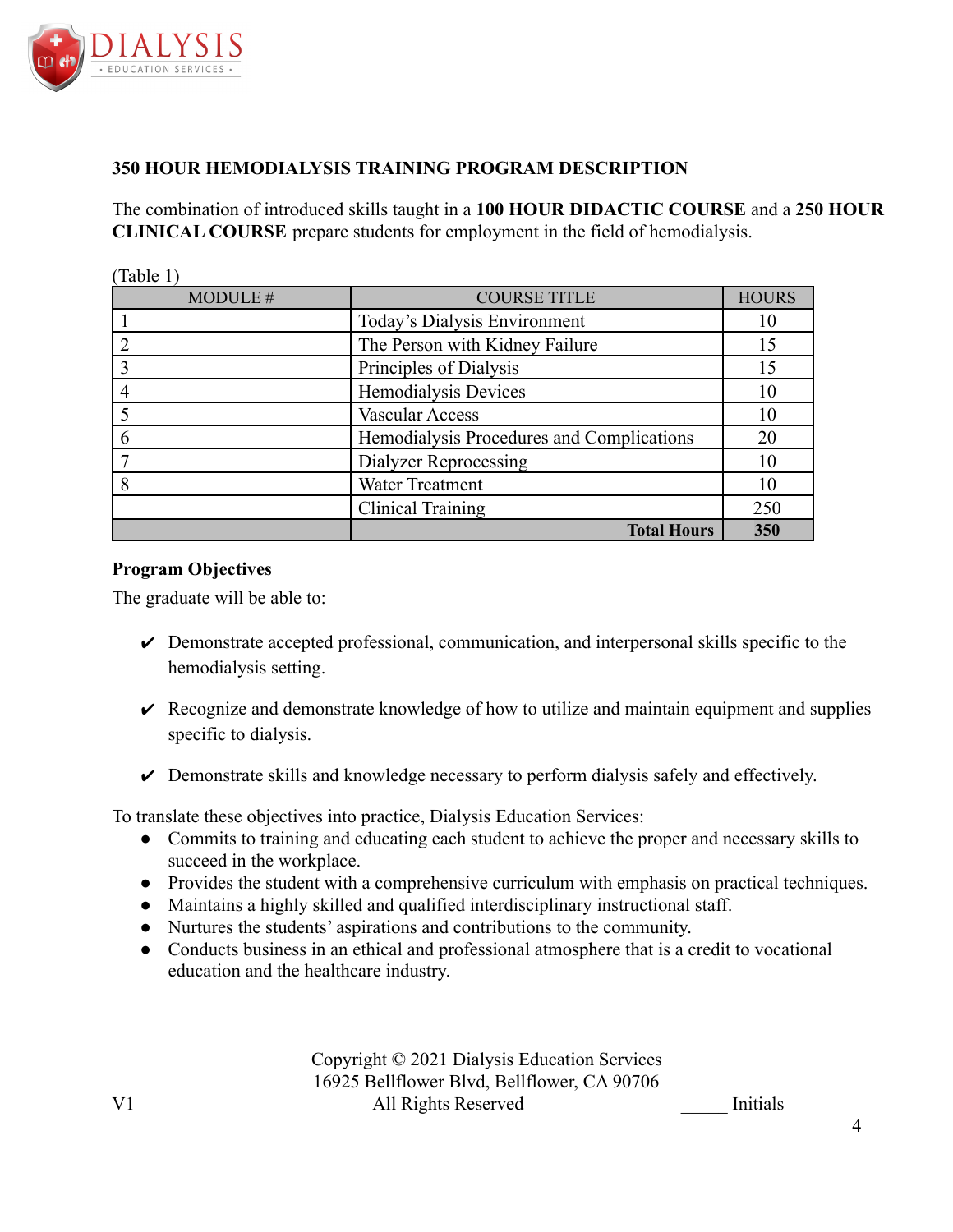

### **100-HOUR DIDACTIC COURSE DESCRIPTION (Distance Learning)**

- 1. Reading *Core Curriculum for the Dialysis Technician: A Comprehensive Review of Hemodialysis*. 6th ed. Medical Education Institute, 2018. (purchased by the student separately)
- 2. Online activities in the Dialysis Education Services Virtual Classroom [dialysised.unhosting.site/login](http://dialysised.unhosting.site/login) include the following actions on the modules listed in (Table 1)
	- a. Three (3) weekly Virtual meetings-specific links are provided.
	- b. Participation in four (4) discussion topics -graded at the end of the week.
	- c. Tests and other online assessment activities -graded immediately.
	- d. Participation in Virtual Reality simulations -optional.

#### **Didactic Objectives**

After completing the Didactic course, students will be able to:

- 1. Demonstrate working knowledge as applicable to the Dialysis Technician role.
- 2. Validate competency through evaluation comparable to certification examinations.
- 3. Apply foundational knowledge to the Certification examination.

# **250-HOUR CLINICAL COURSE DESCRIPTION**

Students will complete 250 hours of clinical training at a hosting operational dialysis facility.

#### **Prerequisites**

- Cumulative score of at least 80% in didactic course
- Passing of health, drug screening, and background checks specific to clinical assignment
- Purchase Malpractice Insurance (\$1 Million per Incident \$3 Million Aggregate)
- CPR certification

#### **Health Standards Policy in Healthcare and Dialysis**

Medical documentation must state that you are in good health, have no contagious diseases, and have no physical restrictions preventing you from performing as a dialysis technician. Please attach lab results to the physical exam form. Facilities will not permit students to rotate that do not meet the health standards. Timelines of health screening documentation are specific to the facility of clinical acceptance. Health standards are as follows: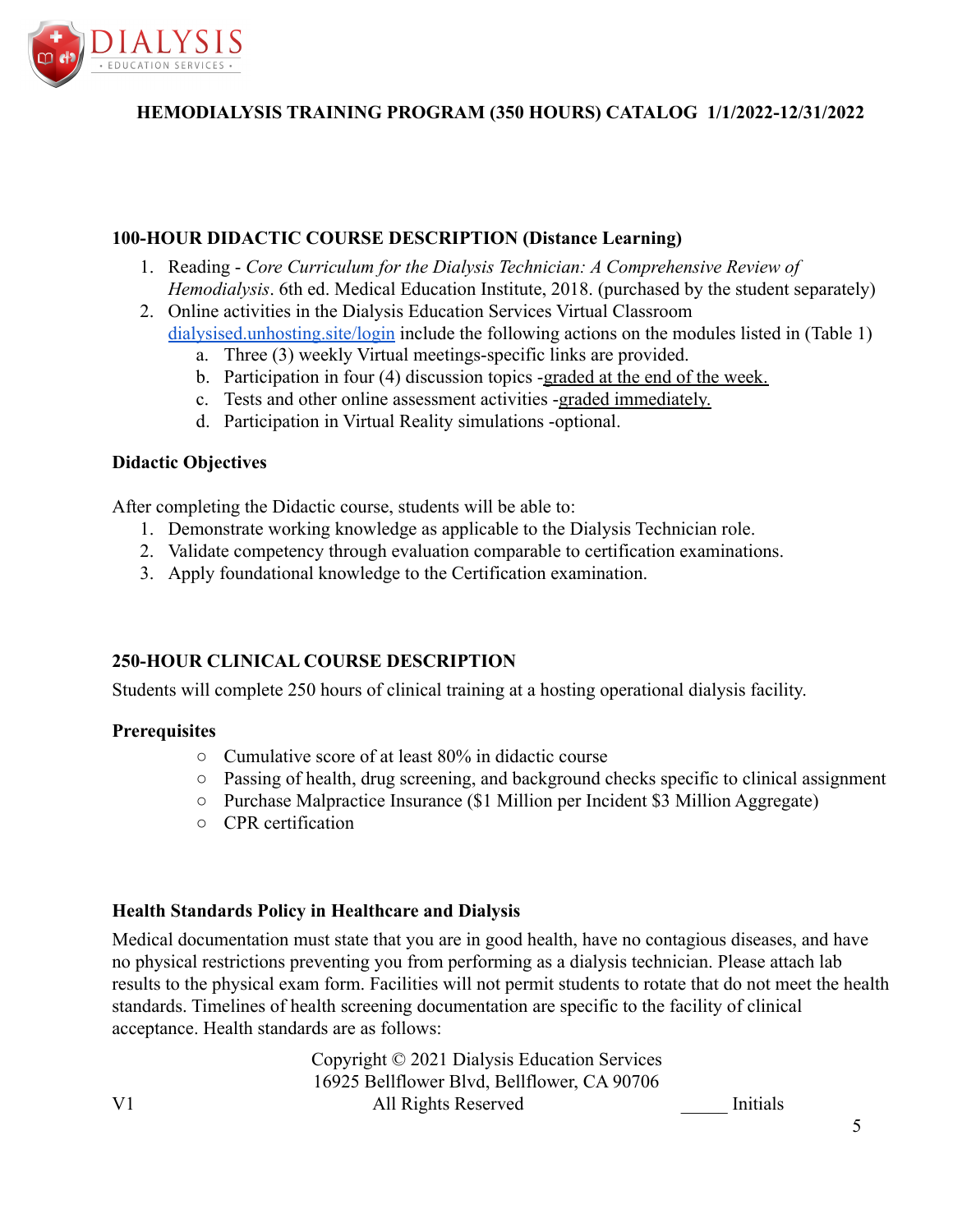

Physical examination

To be completed by your physician or qualified nurse practitioner stating that:

- 1. You are in good health.
- 2. You have no contagious diseases.
- 3. You have no physical limitations that prevent you from performing as a dialysis technician.
- Proof of a Tuberculosis PPD skin test or chest x-ray with negative results
- Immunization history, including Tetanus, Hepatitis B, Influenza, Chicken Pox, Measle, Mumps, Rubella, COVID-19
- Drug screening (completed prior to clinical acceptance)
- 5 Hepatitis B surface antibody blood test (HBsAb)
- 6 Hepatitis B surface antigen blood test (HBsAg)
	- If this test is positive, see  $#7$ .
- A Positive Hepatitis B surface antigen test with negative results
	- 1. If this test is positive, you must submit the following additional information:
		- 1. A negative blood test for the Hepatitis B "e" antigen (HBeAg).
			- i. This test determines if you are infectious.
		- 2. Letter from a physician specializing in infectious diseases and/or liver disease stating that you are not contagious.
	- 1. COVID vaccination is mandatory for participation in clinical training.
	- 2. Students are encouraged to be vaccinated for Hepatitis B if HBsAb is inadequate for immunity.
	- 3. You are advised to make copies of all documents before submitting them to the school.
		- a. Future employers will be asking for this documentation.

# **Clinical Objectives**

After the completion of the Clinical course, students will be able to:

- 1. Prepare treatment for an individual patient.
- 2. Set up the equipment while explaining the rationale.
- 3. Collect pre-dialysis data, prepare, and evaluate patient access.
- 4. Initiate dialysis and practice proper monitoring during treatment.
- 5. Discontinue treatment, collect post-dialysis data collection, and discharge.
- 6. Disassemble and clean equipment.
- 7. Respond appropriately to emergencies.
- 8. Pass a thorough evaluation checklist and be signed off by a registered nurse.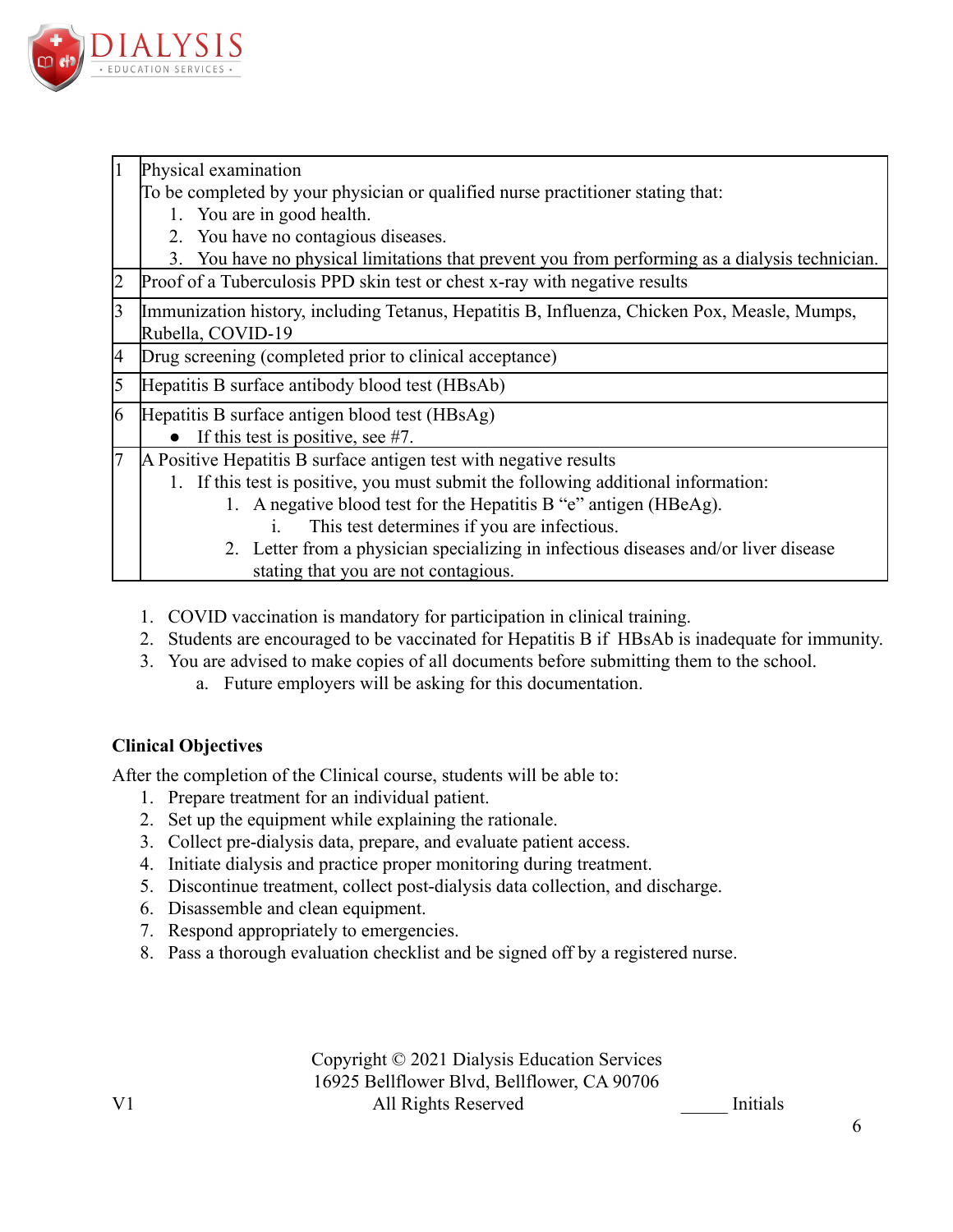

# **CERTIFICATE OF COMPLETION**

After successfully completing the *350 Clock Hour* course of study, consisting of didactic (100 hours) and clinical (250 hours), the student will be issued a certificate of completion.

# **FACILITIES**

### **Administrative Office Hours**

Business office hours are Monday through Friday from 9:00 AM to 5:30 PM. Dialysis Education Services observes most major holidays and closes for a winter break between Christmas and New Year's Day. A complete listing is provided at the back of this catalog.

### **Administrative Office Address**

The physical campus and administrative offices are at 16925 Bellflower Blvd. Bellflower, CA 90706. The office is located north of the Artesia freeway on Bellflower Blvd., just before Flower St. The area of the institute is approximately 6000 sq. ft. divided into administrative offices, a laboratory, and a lobby/rest area. Restrooms are available on site. The office and equipment comply with all federal, state, and local ordinances and regulations, including requirements for fire safety, building safety, handicapped access, and health.

#### **Virtual Classroom**

The Dialysis Education Services Virtual Classroom can be accessed at [dialysised.unhosting.site/login.](https://dialysised.unhosting.site/login/index.php) Each student will have a personal login to allow them to participate in class activities, join virtual lectures, and take exams each week.

#### **Library**

Course materials, learning activities, and tests are available 24 hours a day via the DES Virtual Classroom.

#### **Average Class Size**

The teacher/student ratio will be a maximum of 50 students per instructor in a lecture setting and a maximum ratio of 15 students per instructor in clinical rotations.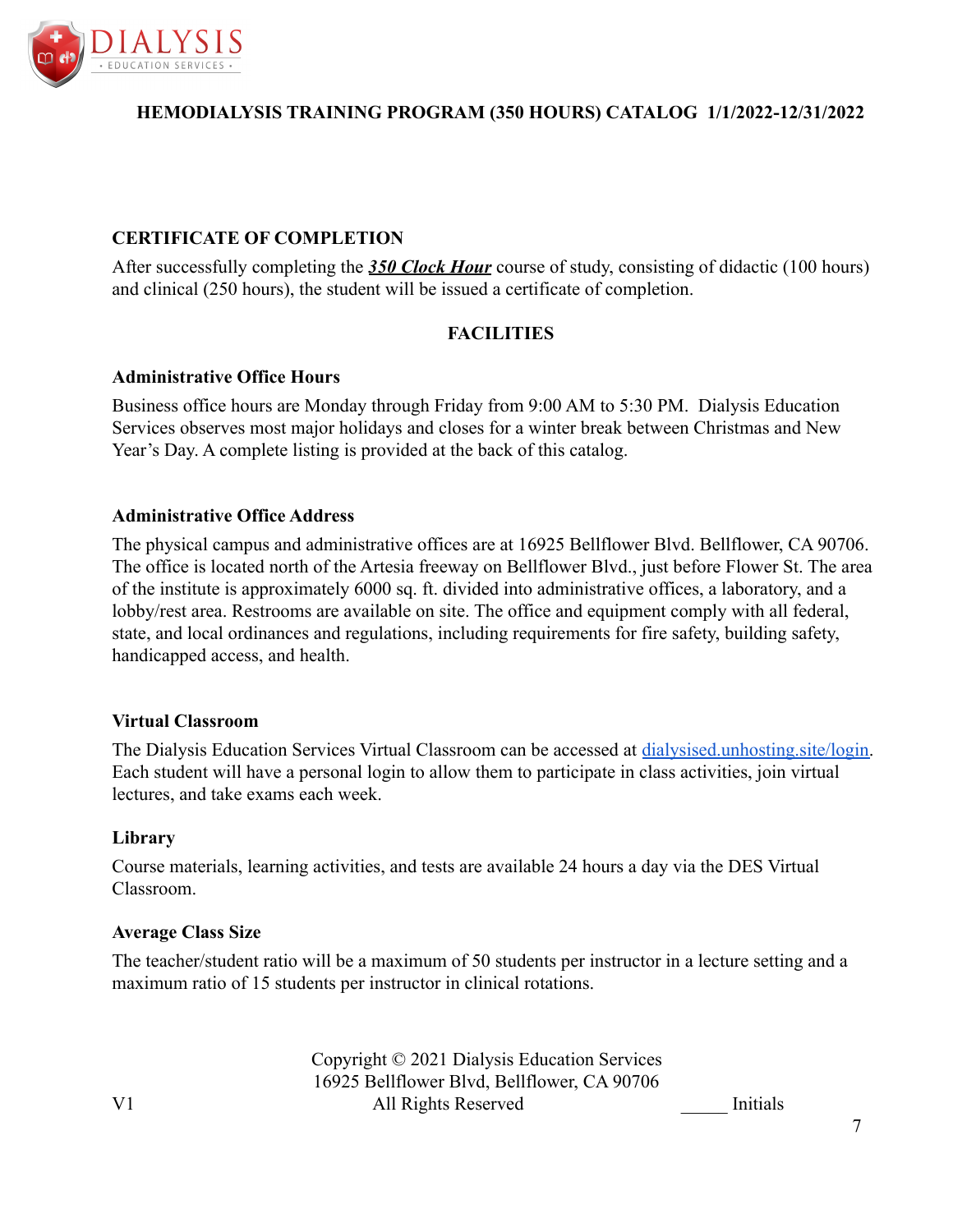

# **STUDENT ACHIEVEMENT**

### **Program objectives**

The graduate will be able to:

- $\triangleright$  Demonstrate accepted professional, communication, and interpersonal skills specific to the hemodialysis setting.
- $\vee$  Recognize and demonstrate knowledge of how to utilize and maintain equipment and supplies specific to dialysis.
- $\triangleright$  Demonstrate skills and knowledge necessary to perform dialysis safely and effectively.

### **Graduation requirements**

- $\vee$  100 hours of didactic activity weighted
	- o 80% cumulative grade
- $\angle$  250 hours of clinical training
	- o Demonstrate clinical competency as verified by DES Checklist
	- o Fulfill attendance and financial requirements

### **Job titles to which this program may lead**

# Patient Care Dialysis Technician – **Occupational Code 29-2099 (Must have certification to perform patient care in CA)**

- o California Certified Hemodialysis Technician (CHT)
	- Requirements
		- HS diploma or equivalent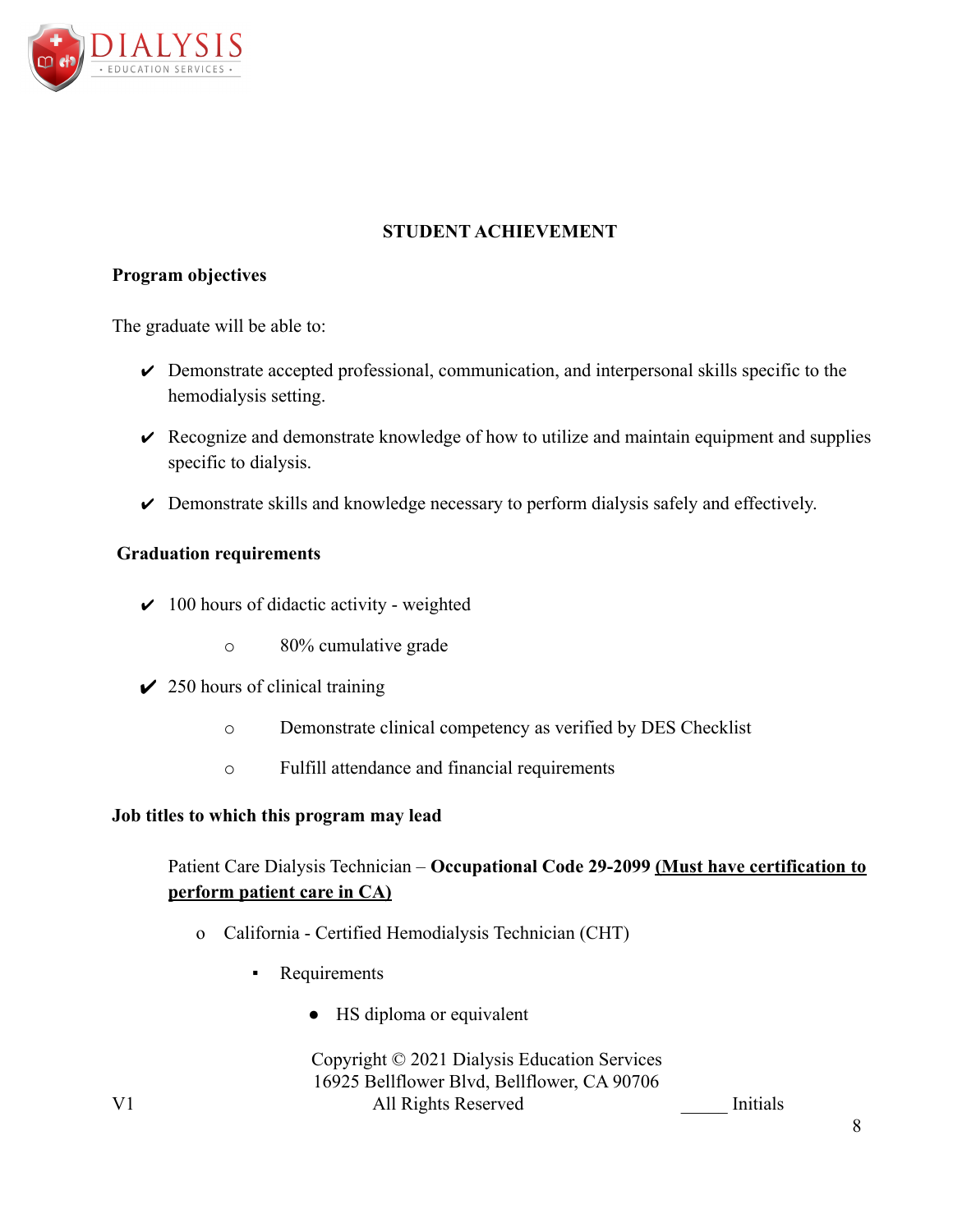

- Successful completion of a CDPH approved program
- Passage of a national or state-approved examination
- Application with California Department of Public Health (CDPH)
- o Certified Hemodialysis Technician (CHT)
	- Requirements
		- HS diploma or equivalent
		- Successful completion of a CMS compliant program
		- Passage of CHT examination
		- Application with Board of Nephrology Examiners Nursing and Technology (BONENT)
- o Certified Clinical Hemodialysis Technician (CCHT)
	- **Requirements** 
		- HS diploma or equivalent
		- Successful completion of a CMS compliant program
		- Passage of CCHT examination
		- Application with Nephrology Nursing Certification Commission (NNCC)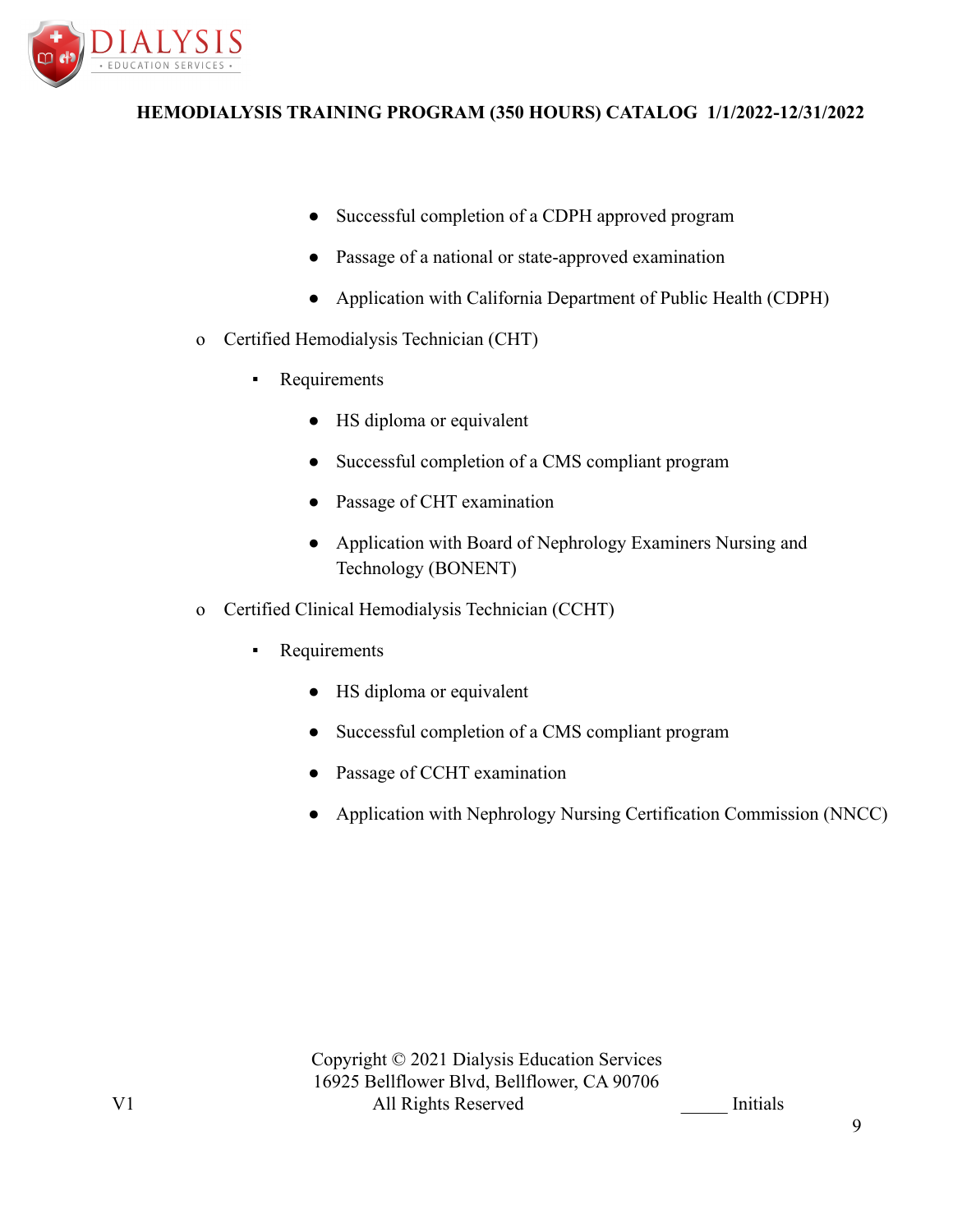

# **ADMISSIONS POLICIES**

### **Admission Requirements**

To be eligible for admission to the School, a prospective student must meet the following requirements:

- $\vee$  Be at least 18 years of age;
- $\vee$  Be able to read, write, speak and understand the English language;
- $\triangleright$  Provide proof of their High School Diploma or G.E.D;
- $\vee$  Have no prior criminal record or current drug use;
- $\triangleright$  Submit health standards documentation before Clinical course participation (see Health Standards Policy)

#### **Non-Discrimination Policy**

Dialysis Education Services is non-sectarian and does not discriminate with regard to race, creed, color, national origin, age, sex, disability, or marital status in any of its academic program activities, employment practices, or admissions policies. This policy applies to the hiring of all positions and admission of all students into all programs. Students with special needs such as physical or mental handicaps or learning disabilities are considered for admission provided they meet the entrance requirements. The Director is responsible for accepting students and determining whether applicants can benefit from the training, including those with special needs.

#### **Procedures for Application and Admissions**

- 1. The application and enrollment process begins with an initial required program presentation and interview with an admissions representative (approximately one hour).
- 2. If qualified, applicants may fill out application forms and complete the enrollment, or they may return to enroll at a later date. Applicants are encouraged to observe classes.
- 3. Receive and read all required pre-enrollment disclosures.
	- $\vee$  School Catalog with the Program Description
	- $\vee$  A School Performance Fact Sheet
	- $\vee$  Enrollment Agreement (read before signing)
	- $\vee$  Make financial arrangements to cover tuition and fees.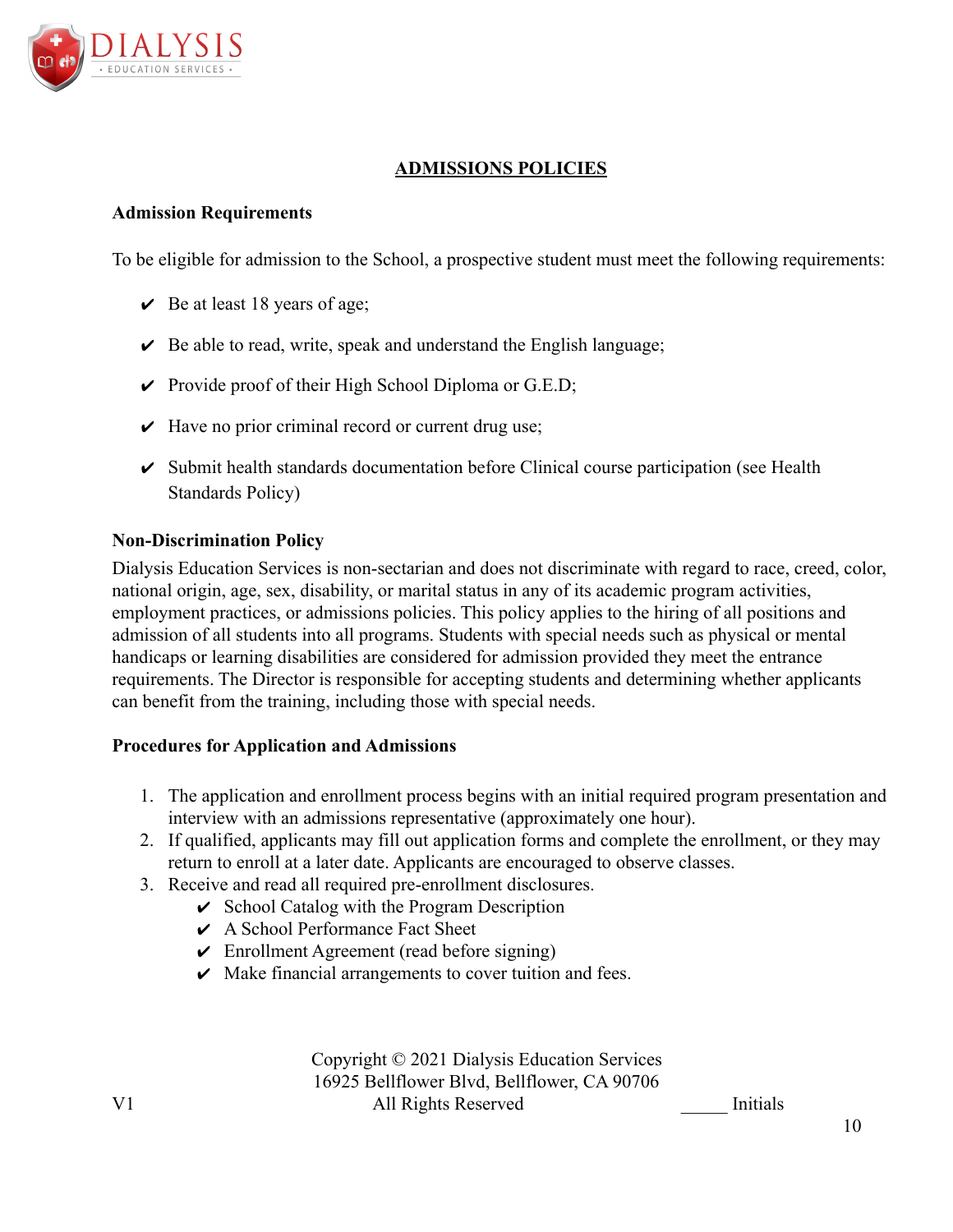

4. The Director is responsible for reviewing and approving an Enrollment Agreement and ensuring that the applicant has met the proper criteria according to admission standards. Applicants who are denied admission are notified promptly, and any fees paid are refunded.

### **Credit Evaluation and Challenge Procedures**

Dialysis Education Services does not accept credit from other schools or programs. The institution has not entered into an articulation or transfer agreement with any other school or university at this time. Dialysis Education Services does not award credit for experiential learning.

# **"NOTICE CONCERNING TRANSFERABILITY OF CREDITS AND CREDENTIALS EARNED AT OUR INSTITUTION"**

The transferability of credits you earn at Dialysis Education Services is at the complete discretion of an institution to which you may seek to transfer. Acceptance of the certificate you earn in the Hemodialysis Training Program is also at the complete discretion of the institution to which you may seek to transfer. If the certificate that you earn at this institution is not accepted at the institution to which you seek to transfer, you may be required to repeat some or all of your coursework at that institution. For this reason, you should make certain that your attendance at this institution will meet your educational goals. This may include contacting an institution to which you may seek to transfer after attending Dialysis Education Services to determine if your certificate will transfer.

#### **English Proficiency**

Students must have the ability to read and write English at the level of a graduate of an American high school as demonstrated by the possession of a high school diploma, GED, or passage of the California high school proficiency exam.

Students are required to speak English when an instructional setting necessitates the use of English for educational or communication purposes. All classes are taught in English.

DES does not offer any English language services, such as ESL or translators.

#### **Health Standards Policy in Healthcare and Dialysis**

Medical documentation must state that you are in good health, have no contagious diseases, and have no physical restrictions preventing you from performing as a dialysis technician. Please attach lab results to the physical exam form. Facilities will not permit students to rotate that do not meet the health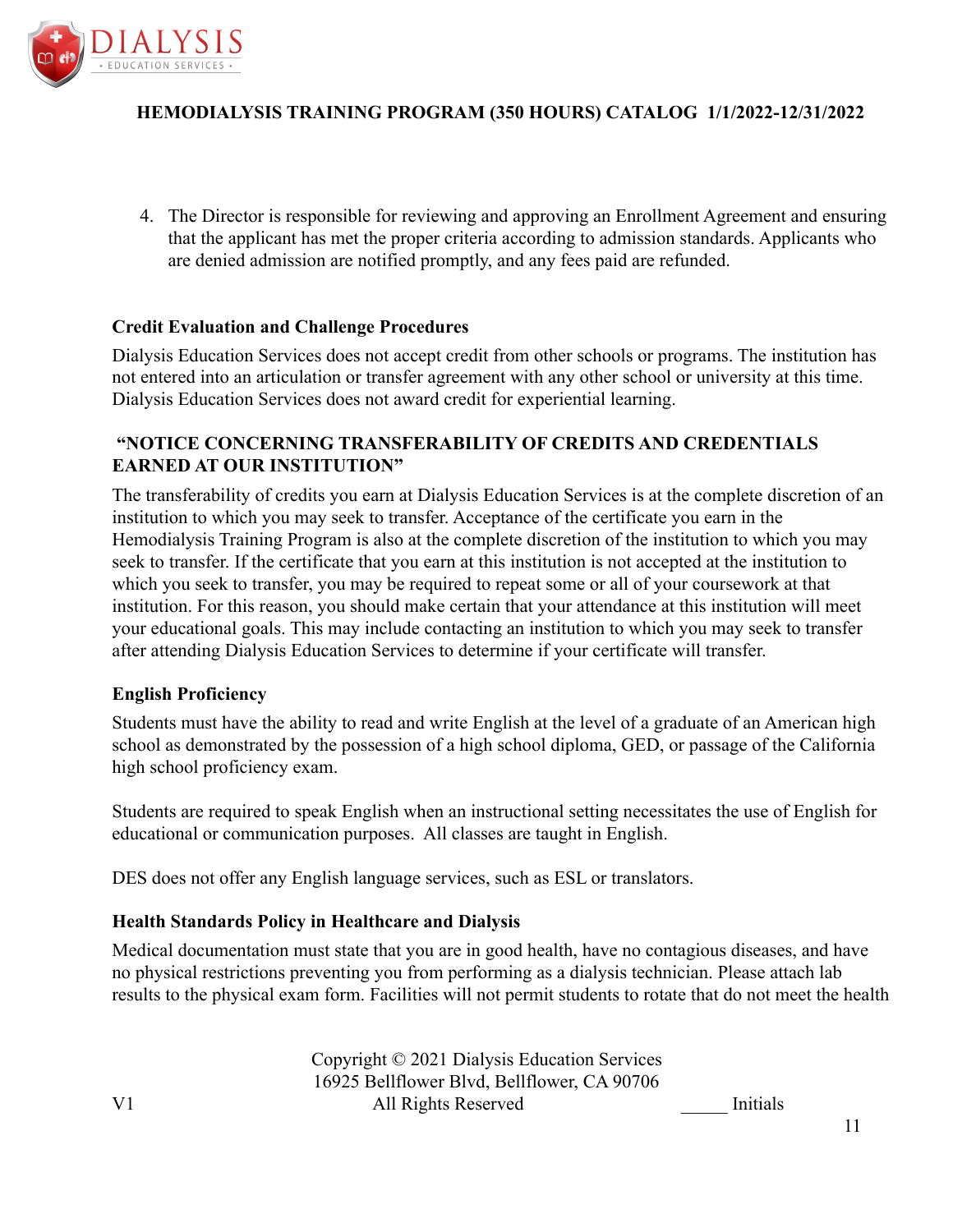

standards. Timelines of health screening documentation are specific to the facility of clinical acceptance. Health standards are as follows:

| $\vert$ 1      | Physical examination                                                                           |  |  |
|----------------|------------------------------------------------------------------------------------------------|--|--|
|                | To be completed by your physician or qualified nurse practitioner stating that:                |  |  |
|                | 4. You are in good health.                                                                     |  |  |
|                | 5. You have no contagious diseases.                                                            |  |  |
|                | 6. You have no physical limitations that prevent you from performing as a dialysis technician. |  |  |
| $\overline{2}$ | Proof of a Tuberculosis PPD skin test or chest x-ray with negative results                     |  |  |
| 3              | Immunization history, including Tetanus, Hepatitis B, Influenza, Chicken Pox, Measle, Mumps,   |  |  |
|                | Rubella, COVID-19                                                                              |  |  |
| 4              | Drug screening (completed prior to clinical acceptance)                                        |  |  |
| 5              | Hepatitis B surface antibody blood test (HBsAb)                                                |  |  |
| 6              | Hepatitis B surface antigen blood test (HBsAg)                                                 |  |  |
|                | If this test is positive, see $#7$ .                                                           |  |  |
| 17             | A Positive Hepatitis B surface antigen test with negative results                              |  |  |
|                | 2. If this test is positive, you must submit the following additional information:             |  |  |
|                | 2. A negative blood test for the Hepatitis B "e" antigen (HBeAg).                              |  |  |
|                | This test determines if you are infectious.<br>1.                                              |  |  |
|                | 2. Letter from a physician specializing in infectious diseases and/or liver disease            |  |  |
|                | stating that you are not contagious.                                                           |  |  |

- 4. COVID vaccination is mandatory for participation in clinical training.
- 5. Students are encouraged to be vaccinated for Hepatitis B if HBsAb is inadequate for immunity.
- 6. You are advised to make copies of all documents before submitting them to the school.
	- a. Future employers will be asking for this documentation.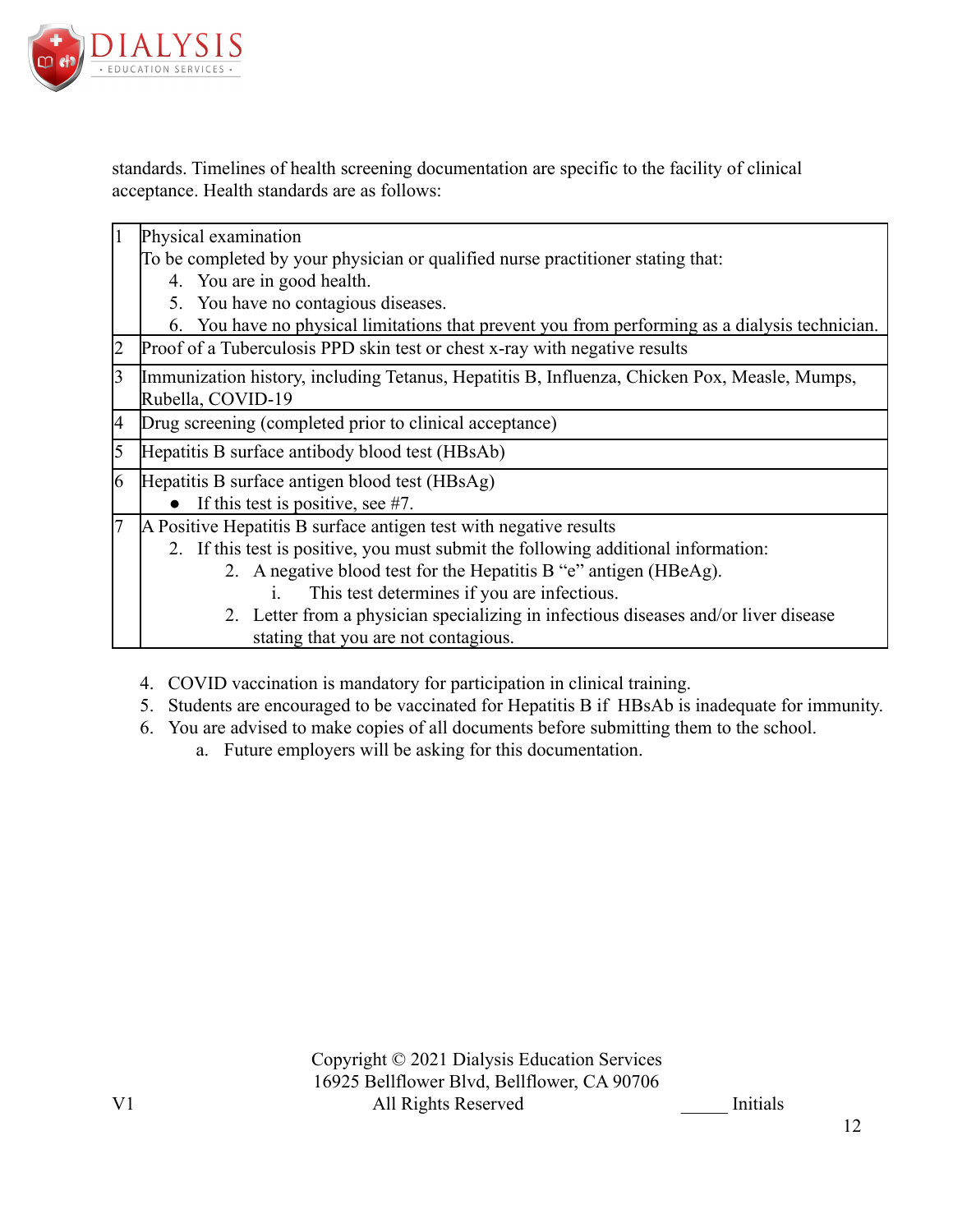

# **ACADEMIC POLICIES**

Dialysis Education Services' attendance policy approximates the expectations found in a work situation. Therefore, each student must learn the discipline of regular and prompt attendance and the skills involved in the workplace. When the student moves from education and training into a career, employers will be very interested in dependability and punctuality. No matter how skilled the person, an employee is valuable only when present on the job.

### **Attendance Policy**

The faculty and staff of the school consider each moment in class imperative for success. When the student is not in the classroom or Virtual Classroom, the information missed cannot be recaptured. Students who are absent 10% of didactic hours will be placed on academic probation without notice. If the student is absent 20% of didactic hours, the student will be expelled from the Program. Students will not be readmitted without the approval of the primary instructor and Director. If a student is absent for a test, he/she will be given an opportunity to retest at the earliest convenience of the instructor. Makeup classes may be required at the discretion of the instructor and with the approval of the Director. A student is considered tardy when arriving 10 minutes or more after the start of class or leaving 10 minutes or more before the end of class. Tardiness and early departures are included in the student's attendance record of absences.

- $\vee$  One tardy equals one hour of absence;
- $\vee$  One early departure equals one hour of absence;
- $\vee$  One tardy and one early departure on the same day equal one day's absence.

#### **Attendance Probation**

At least once a week, the Director monitors the attendance of all active students and calls those students that have missed one or two days during that week. Students are required to have an overall attendance rate of more than 80% to meet the minimum attendance requirement of the program. A student who has consecutively missed more than one-third of the scheduled class hours in any given level or module or 10% of scheduled Section hours will be put on probation until the end of the next scheduled level, module, or Section. A probation letter will be sent to that student.

# **Grading and Evaluation Procedures**

Students receive grade reports after each weighted activity. Grades are based on the quality of work, as shown by discussions, quizzes, and tests.

The grading scale is as follows: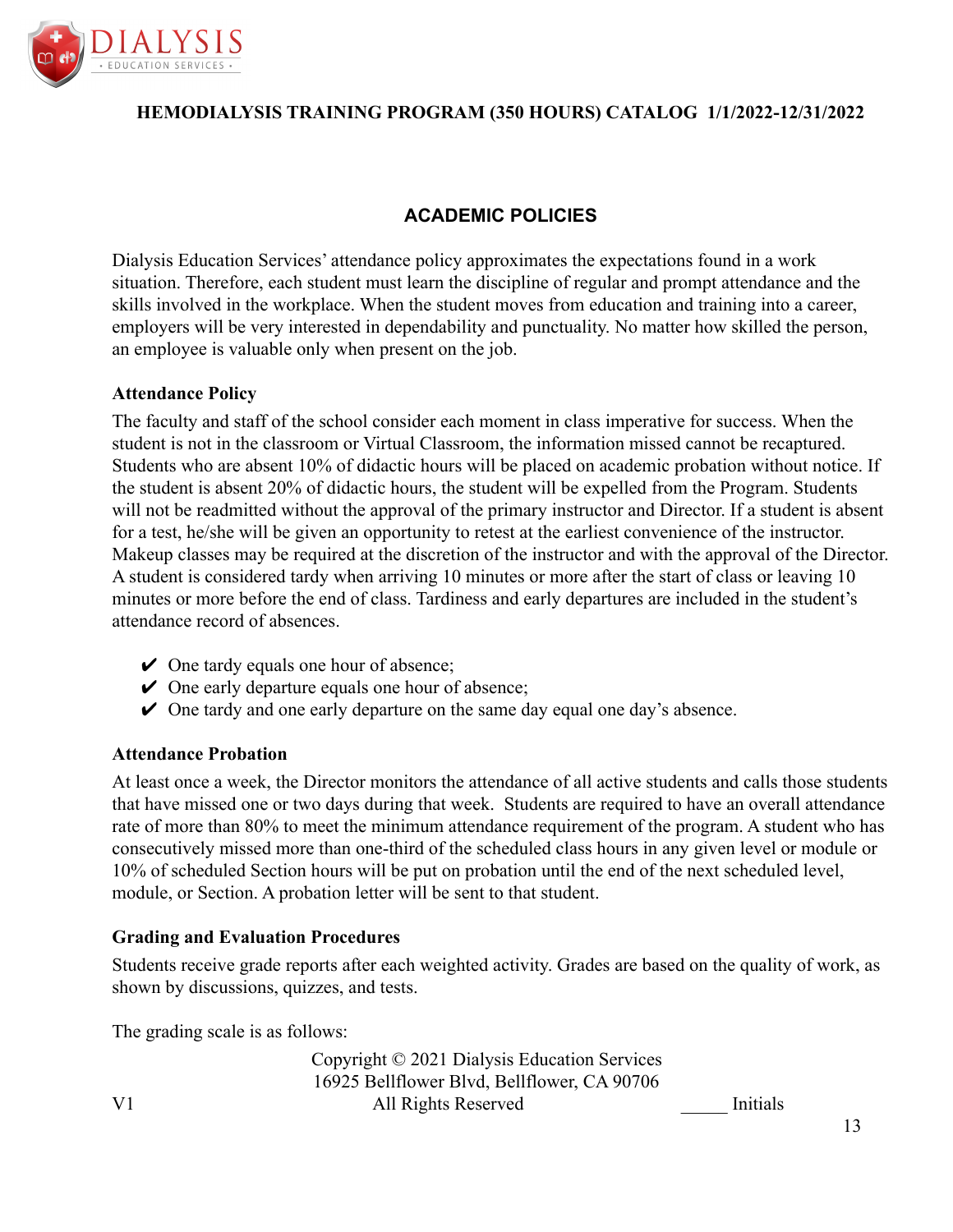

- 1. 33% discussion forums participation
	- a. Requires 4 replies in each week's discussion for full credit
- 2. 33% quizzes
	- a. 80% minimum on each quiz
- 3. 34% final exam
	- a. 80% minimum on the final exam

The grade point average required for certifying completion of each course is a minimum cumulative passing grade of 80%.

# **Course Retake Policy**

The course retake policy is offered to students who have unsuccessfully completed a course and received less than 80%. The student will be charged tuition at the appropriate rate.

# **Maximum Time in Which to Complete**

Students are not allowed to attempt more than 1.5 times, or 150%, of the number of credits in their program of study. The requirements for the rate of progress are to assure that students are progressing at a rate at which they will complete their programs within the maximum time frame.

### **Leave of Absence**

Students are entitled to take only one leave of absence during any academic year. The duration of the leave of absence may not exceed sixty days. Requests for leave must be submitted in writing to the Director and must include an anticipated return date and be signed by the student. Failure to return to school as scheduled without prior written notification to and approval from the Director will result in immediate dismissal. Any refund due will be made within thirty calendar days from the end of an approved leave of absence. The Director may grant leaves of absence and/or waive interim satisfactory standards for circumstances of poor health, family crisis, or other significant occurrences outside the control of the student. It must be demonstrated by the student that the circumstances had or will have an adverse impact on the student's satisfactory progress in the academic program. No waivers will be provided for graduation requirements. Time for an approved leave of absence will not be included in the calculation of a student's maximum program length.

# **Make-Up Work**

Make-up work may be required for any absence.

# **Automatic Withdrawal/Dismissal**

A student will automatically be withdrawn from the program for the following reasons: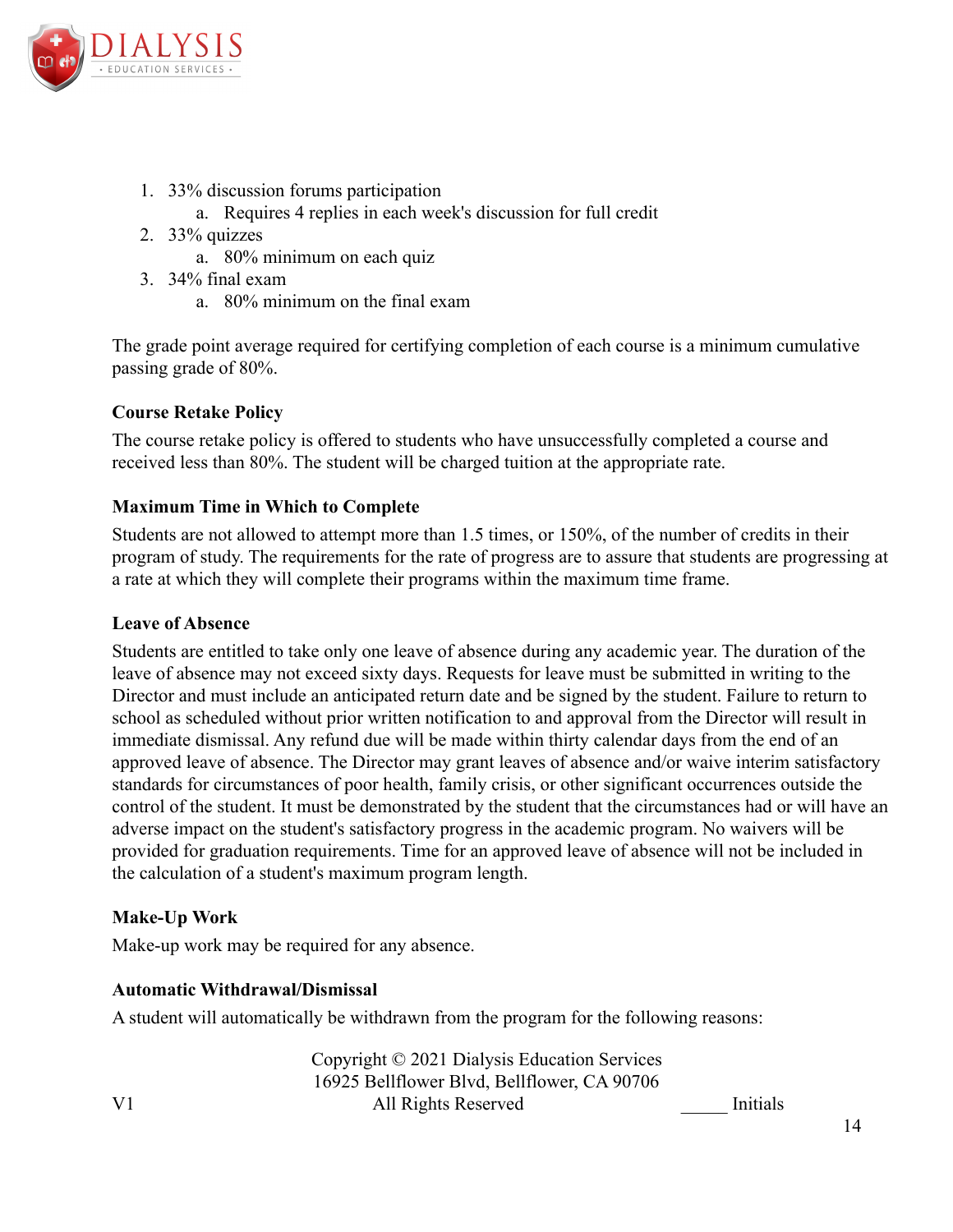

- $\triangleright$  Failure to attend or log in to Virtual Classroom for 10 consecutive class days.
- $\triangleright$  Failure to return from an approved leave of absence on the scheduled return date.
- $\triangleright$  Failure to maintain satisfactory progress for two consecutive modules.
- $\triangleright$  Failure to fulfill financial agreements.
- $\triangleright$  Failing any course in the program twice during the one enrollment period.
- $\triangleright$  Failure of procedural health, drug or background screenings.

### **Student Conduct Requirements**

Students are expected to dress and act properly while attending program related activities. At the discretion of the school administration, a student may be dismissed from school for a serious incident or repeated incidents of an intoxicated or drugged state of behavior, possession of drugs or alcohol on school premises, possession of weapons on school premises, behavior creating a safety hazard to other persons at school, disobedient or disrespectful behavior to other students, an administrator, or faculty member, or any other stated or determined infractions of conduct.

### **Graduation Requirements**

To be eligible for graduation, a student must have passed all courses required in the program of study.

- $\checkmark$  100 hours of didactic activity weighted
	- o 80% minimum cumulative grade
- $\checkmark$  250 hours of clinical training
	- o Demonstrate Clinical Competency as verified by DES Checklist
- $\checkmark$  Fulfill attendance and financial requirement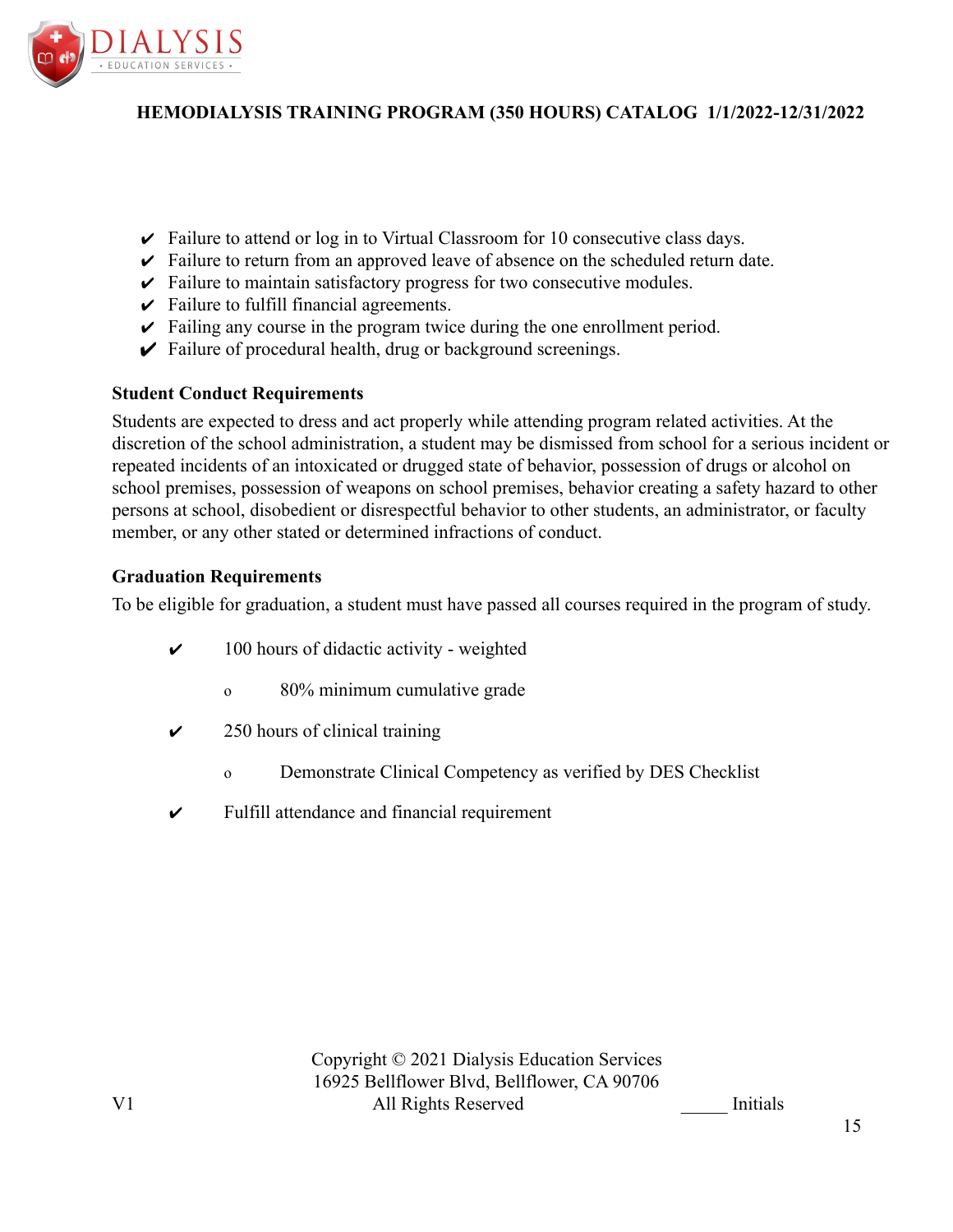

### **STUDENT SERVICES**

This institution does not provide orientations, airport reception services, housing assistance, or other services often afforded entering freshmen at other institutions. Further, this institution maintains a focus on the delivery of educational services. Should a student encounter personal problems which interfere with his or her ability to complete coursework, this institution will assist in identifying appropriate professional assistance in the student's local community but does not offer personal counseling assistance.

#### **Academic Advisement**

There are a limited number of issues that a student will encounter. Since we offer only one certificate program, and since the course requirements are clearly presented in the institution's catalog, it is the student's responsibility to coordinate any make-up work if the student cannot comply with the chosen program of the student. Any alteration to any program offered by the school has to be pre-authorized by the school director.

### **Career Development Services**

The Career Development staff serves as a liaison between the graduates and the business/medical community. Information on job search techniques is provided to students and graduates based on the current needs of local businesses and industry. However, no employment information or placement assistance provided by the school should be considered either expressly or implied as a guarantee or promise of employment, a likelihood of employment, an indication of the level of employment or compensation expected, or an indication of the types of job titles of positions for which students or graduates may qualify.

This assistance consists primarily of educating students in developing the ability to successfully perform these tasks as they begin to seek employment. These tasks are taught towards the end of each program.

- $\vee$  Preparing resumes and developing job interviewing skills.
- $\vee$  Identifying job position openings and following up with employers after interviews.
- $\vee$  Negotiating wages and benefits.
- $\vee$  Maintaining employment and securing opportunities for advancement once hired.
- $\vee$  Developing and utilizing a network of professional contacts who can aid the job search effort.

A successful job search is dependent upon the confidence, willingness, and preparedness of the applicant. Students and graduates are encouraged not to place restrictions on their job search endeavors regarding location, starting salary, and specific benefits. Any employment students or graduates may obtain through the school's assistance will, in all probability and likelihood, be an entry-level position.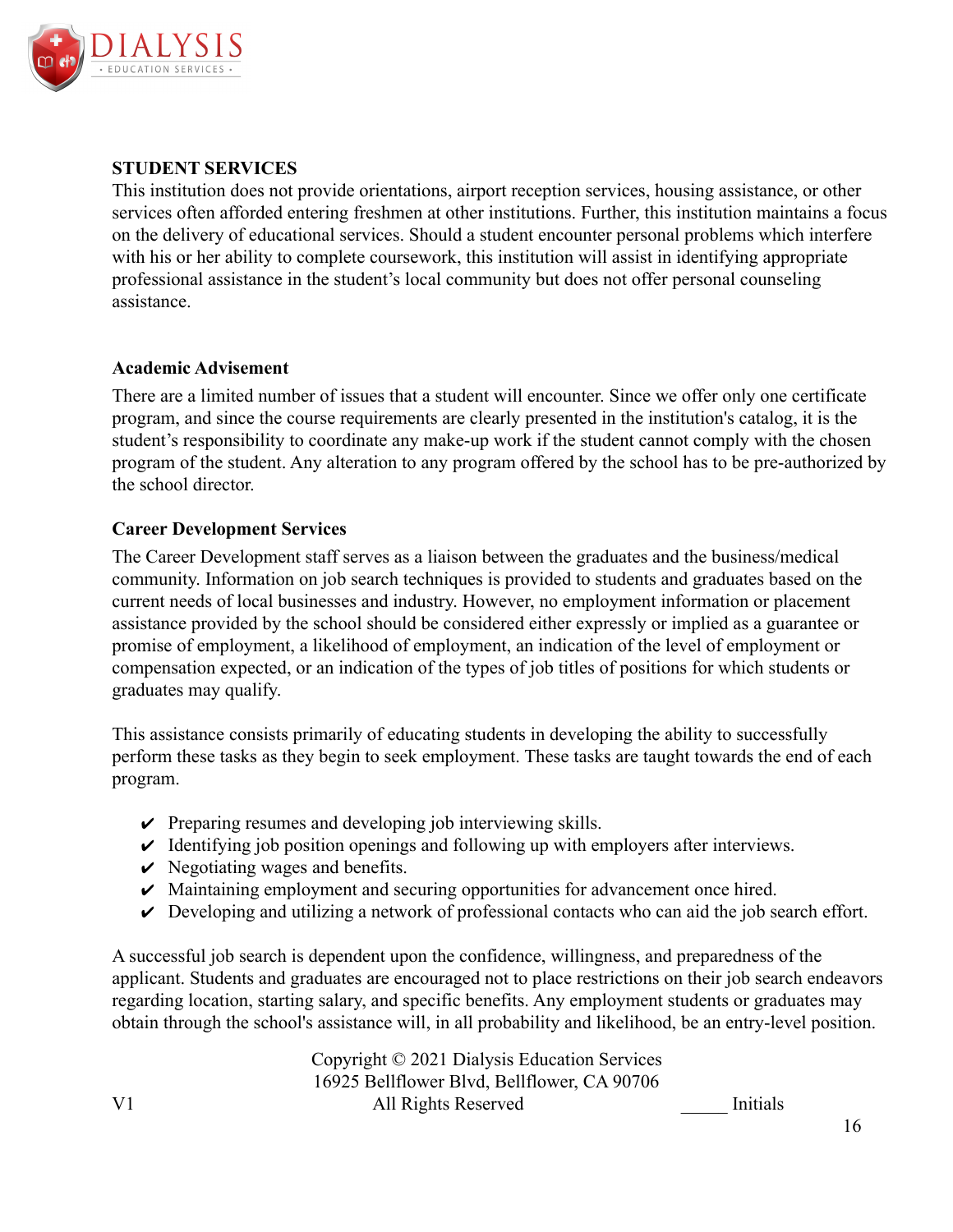

Throughout their program, students receive instruction on resume preparation, market research techniques, and interviewing skills. While in training, students are constantly advised regarding opportunities for job interviews, how to prepare and appear at job interviews, and how to conduct themselves during job interviews. Students compose resumes and letters of introduction. The school will offer helpful reference sources to assist students in locating firms and geographic areas offering employment opportunities related to their training.

**DES attempts to offer and arrange formal clinical internships for every qualified graduate but in no way represents that such training is guaranteed.**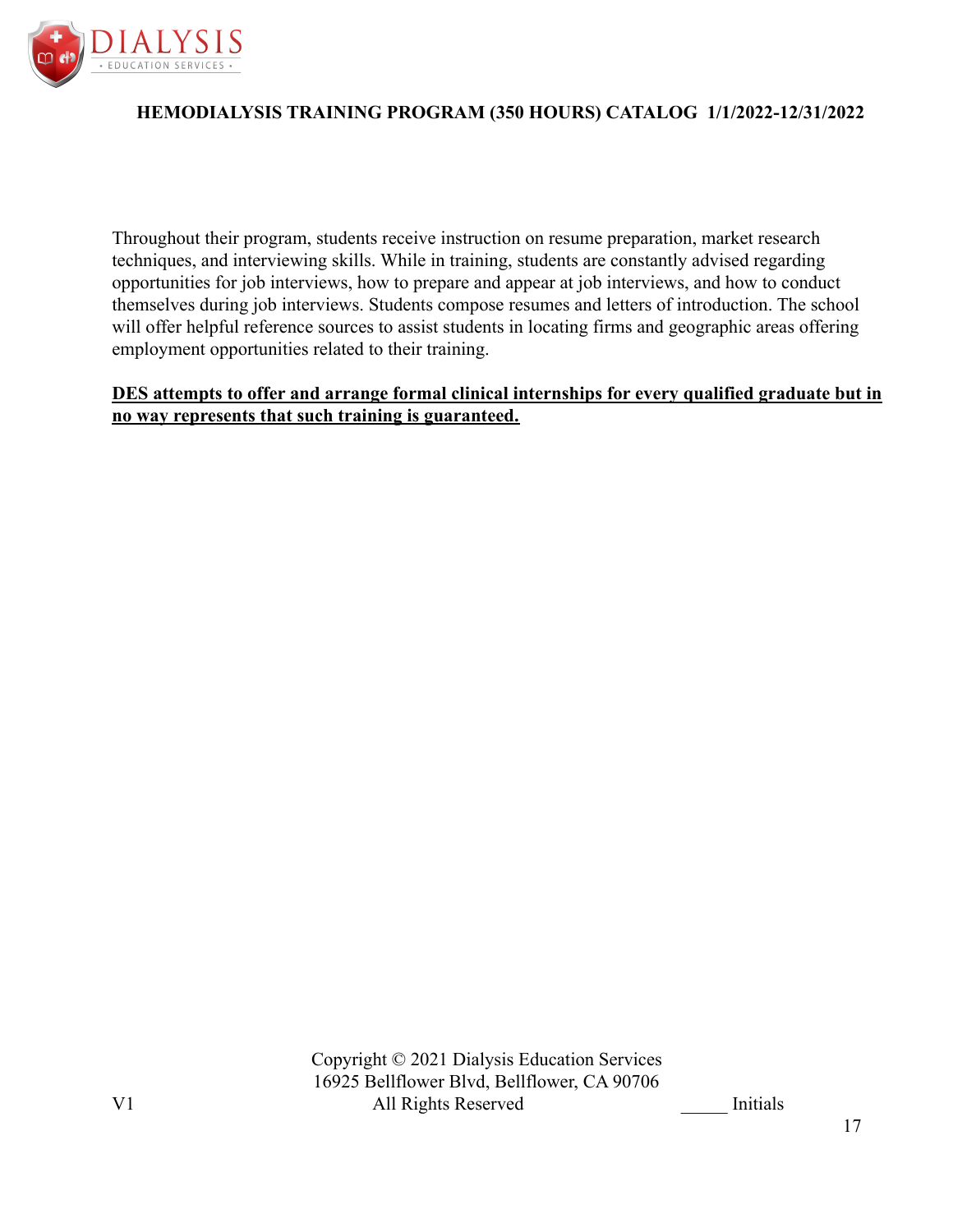

# **GENERAL TERMS AND CONDITIONS**

### **Dress Code**

The standard of dress is designed to ensure maximum comfort and uniformity in appearance. Apparel worn should be clean, neat, and appropriate to the classroom or hosting clinical facility policy. Students in attire that is inappropriate will be dismissed from class and will not be allowed to remain for clinical practice.

Failure to adhere to the Dress Code will result in an unexcused absence from that day's educational activities.

### **General Conduct**

Students are expected to comply with school policy regarding curriculum, testing, absences, tardiness, and makeup work while displaying courtesy and consideration towards instructors, staff, and other students. Dialysis Education Services defines improper conduct as the following: fighting on campus; destruction, abuse, or theft of property; the use or sale of alcohol or illegal drugs on campus; sexual misconduct; and disregard for school policy. Improper conduct is cause for suspension or expulsion.

### **Reserved Rights**

The school reserves the right to postpone or terminate training in the event of Acts of God, labor disputes, equipment failure, clinic/preceptor availability and acceptance, drug, background, and health screenings, attendance as scheduled, etc. Students will be duly notified. **All course schedules are subject to change in terms of start and completion date.** Students will be notified and offered the opportunity to consent as provided by law. In cases where such change would cause undue hardship, a prorated refund will be offered. The maximum postponement of a class start date is 90 days. The school reserves the right to withdraw from a scheduled course if the registration is insufficient to warrant holding the class. All monies paid will be refunded.

#### **Liability**

Dialysis Education Services assumes no responsibility for loss or damage to personal property or personal injury, which may occur while on the campus grounds, on field trips, or at clinical training locations.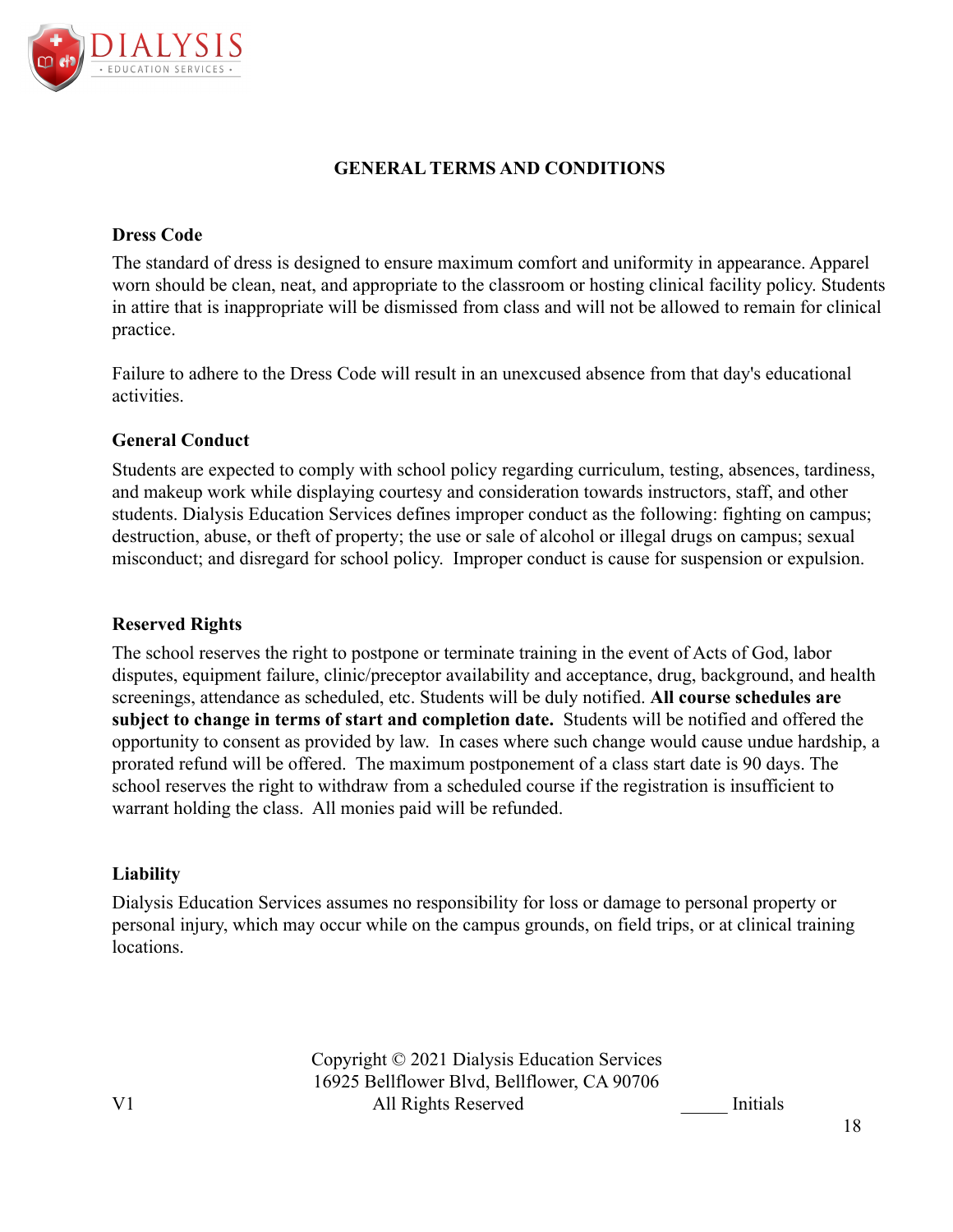

### **Retention of Records**

Dialysis Education Services will maintain student records for five years, as required by state law. Student transcripts will be maintained permanently. Students have a right to access their records anytime that the institution is open and during normal business hours. Students desiring to view their records may request to see them in the school office during normal business hours or schedule a time to review records convenient to both the student and the school administration. If an appointment is made, the appointment shall be made no later than 48 hours after the student has requested to view their records. Extensions of this time shall be granted only upon the decision of the student. Only the student and the school administration have a right to review student records. No outside personnel will be allowed to view records except for appropriate state regulatory, federal regulatory, or accrediting agency officials or upon proper subpoena. A transcript for course work will be issued upon request by the student. All transcripts of training will be kept permanently upon completion or withdrawal of the student. Financial payment documents will be kept for a period of at least 5 years after the completion or withdrawal of the student. The institution reserves the right to issue transcripts for training for which the student has paid tuition. The institution reserves the right to refuse to issue transcripts for training for which the student has not paid.

All records and documentation required by the Reform Act of 1989 will be maintained at the main administrative office for a minimum period of five years. Thereafter, all official student transcript records will contain the names of all programs into which students have enrolled, the names of all courses attempted, whether or not completed, the academic grade earned, the year and quarter, and the number of units of credit earned and will be maintained permanently. Transcripts will be provided to students upon written request.

#### **Transcripts**

A copy of the academic transcript is available upon request by the student. This service is subject to the Family Educational Rights and Privacy Act of 1974, as amended. The School reserves the right to withhold an official transcript, if the student's financial obligation to the School is in arrears, or if the student is in arrears on any Federal or State student loan obligation. The School also reserves the right to limit within its discretion the number of official transcripts provided without a processing fee. The usual processing fee is \$10.00 for the second copy.

Diplomas and official transcripts of records are available within fifteen (15) days from the receipt of a written request by the Registrar.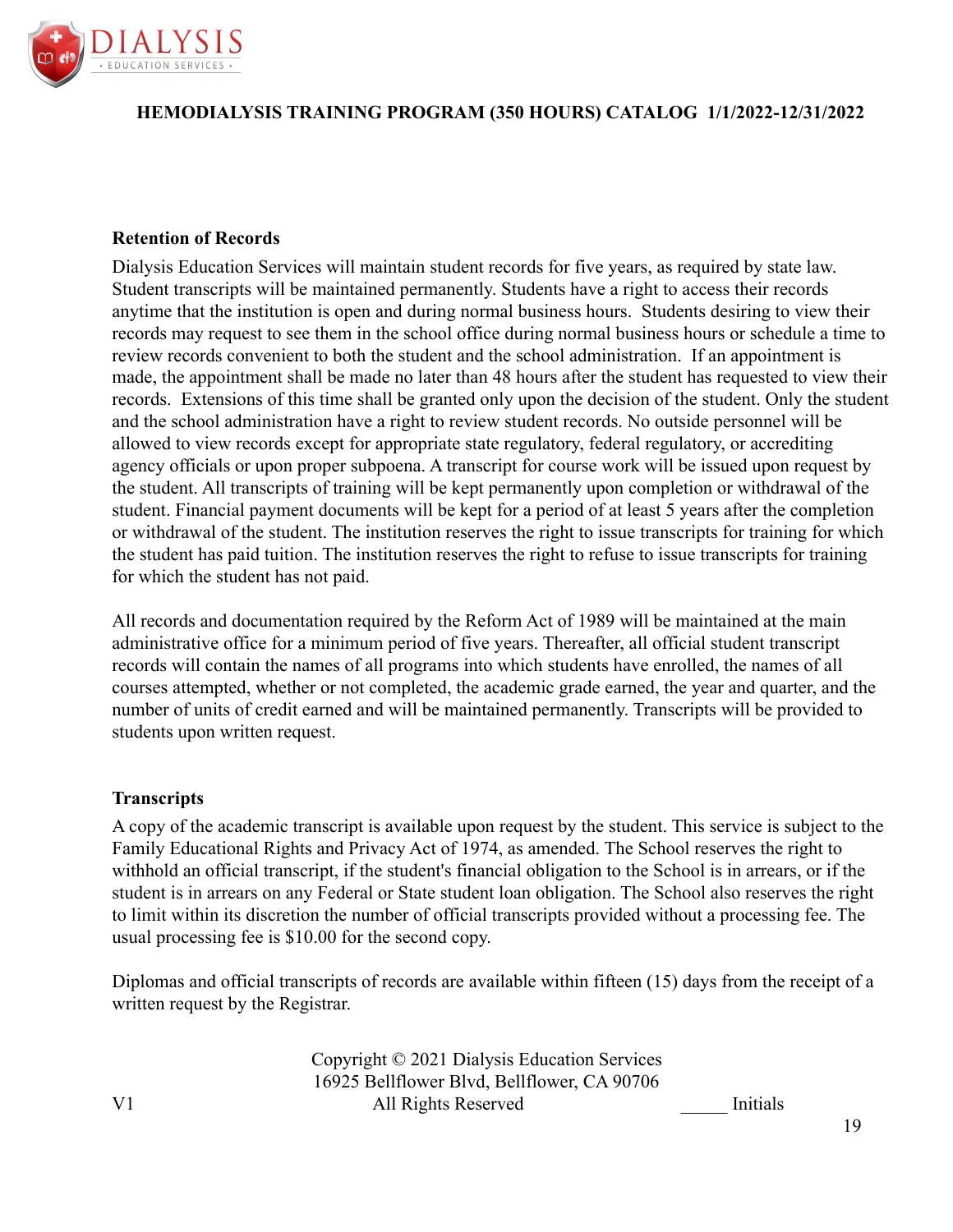

### **Federal Right of Privacy Act of 1964**

The Federal Right of Privacy Act of 1964 enables all students to review their academic records, including grades, attendance, and counseling reports. Student records are confidential and only such agencies or individuals authorized by law are allowed access without permission of the student. State law requires the school to maintain these records for at least a five-year period. A student may request a review of their records by writing to the Director.

### **Housing Services**

Dialysis Education Services does not offer or coordinate housing. Dialysis Education Services has no responsibility to find or assist a student in finding accommodation. Students and their parents are responsible for housing arrangements.

As of a local Zillow search conducted on 4/19/2022, the availability of housing located near the institution's facilities and an estimation of the appropriate cost or range of cost of the housing are as follows:

1 bedroom, 1 bath | \$1550/month Management Company: Power Property Management, Inc. | 562.456.0965

2 bedroom, 1.5 bath | \$2360/month Flowertree Apartments | Management Company: Schroeder Management | 562.352.1397

3 bedroom, 2 bath | \$3695/month House for Rent | Property Owner | 562.655.7541

Dialysis Education Services is not approved by the U.S. Immigration and Customs Enforcement (ICE) to participate in the Student and Exchange Visitor Program (SEVP) and is not authorized to issue I-20 visa, therefore Dialysis Education Services cannot accept applications from students from abroad who are on an F-1 or M-1 visa. Dialysis Education Services does not offer any visa services and will not vouch for student status.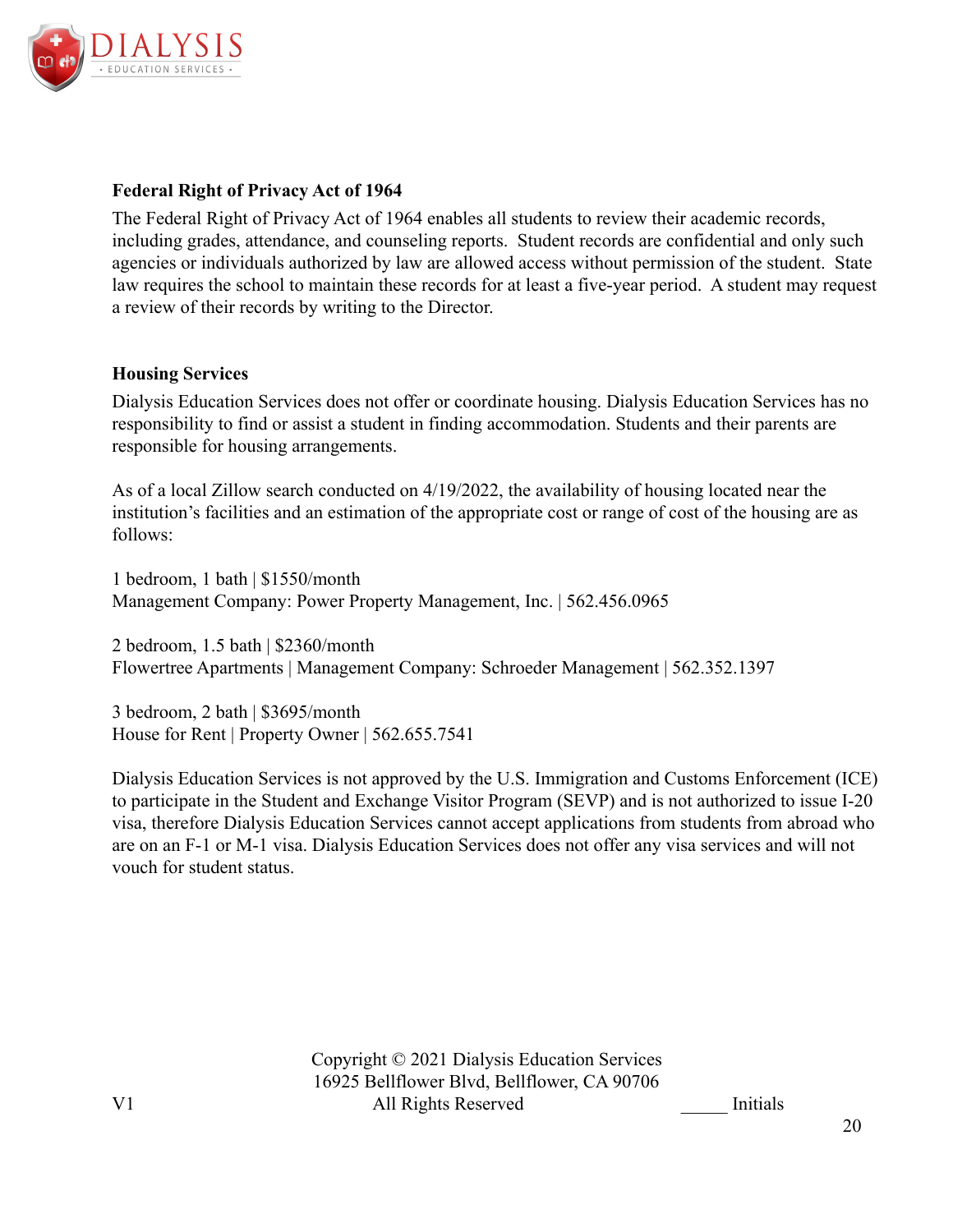

# **SCHEDULE OF STUDENT CHARGES, FINANCIAL AID, AND LOANS**

| Program Name                 |            | Registration Course costs | <b>STRF</b>           | <b>LMS</b> | <b>VR License</b> Total Cost |            |
|------------------------------|------------|---------------------------|-----------------------|------------|------------------------------|------------|
|                              |            |                           |                       |            | Device Loan                  |            |
|                              | Non-       | Refundable                | Non-                  | Non-       | Non-                         |            |
|                              | Refundable |                           | Refundable Refundable |            | Refundable                   |            |
| Hemodialysis Training $$250$ |            | \$6857.50                 | \$17.50               | \$250      | \$125                        | \$7,500.00 |
| Program                      |            |                           |                       |            |                              |            |

**\* Entire tuition is applicable to didactic course. Clinical course is included at no cost to graduates of the didactic course.**

**\*\* Course costs can be broken into four (4) equal monthly payments throughout the program, due on the start of each new month of the course.**

### **SCHEDULE OF TOTAL CHARGES FOR A PERIOD OF ATTENDANCE:**

| Refundable                                                 |           |
|------------------------------------------------------------|-----------|
| Tuition                                                    | \$6857.50 |
| Non-Refundable                                             |           |
| <b>Registration Fee</b>                                    | \$250     |
| <b>STRF</b>                                                | \$17.50   |
| <b>LMS</b>                                                 | \$250     |
| VR License/Device Loan                                     | \$125     |
| *VR Device to be returned at the conclusion of the course. |           |
|                                                            |           |

| Program Cost Total | \$7,500.00 |
|--------------------|------------|
|--------------------|------------|

Please note that Dialysis Education Services does not participate in federal and state financial aid programs.

A student enrolled in an unaccredited institution is not eligible for financial aid programs. If a student obtains a loan to pay for an educational program, the student will have the responsibility to repay the full amount of the loan plus interest, less the amount of any refund, and that, if the student has received federal student financial aid funds, the student is entitled to a refund of the moneys not paid from federal financial aid funds.

Copyright © 2021 Dialysis Education Services 16925 Bellflower Blvd, Bellflower, CA 90706 V1 All Rights Reserved Initials

21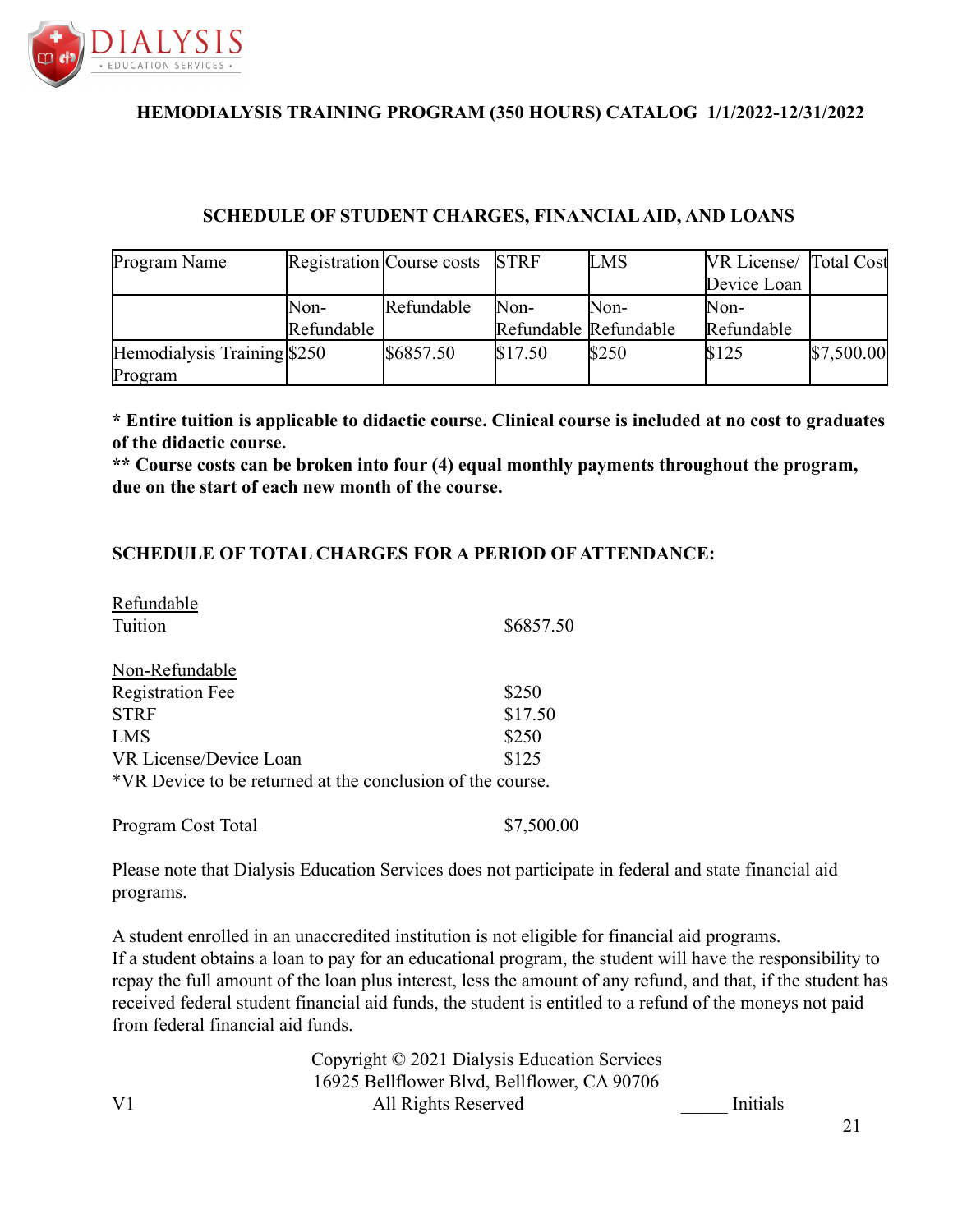

### **STUDENT TUITION RECOVERY FUND**

The State of California established the Student Tuition Recovery Fund (STRF) to relieve or mitigate economic loss suffered by a student in an educational program at a qualifying institution, who is or was a California resident while enrolled, or was enrolled in a residency program, if the student enrolled in the institution, prepaid tuition, and suffered an economic loss. Unless relieved of the obligation to do so, you must pay the state-imposed assessment for the STRF, or it must be paid on your behalf, if you are a student in an educational program, who is a California resident, or are enrolled in a residency program, and prepay all or part of your tuition.

You are not eligible for protection from the STRF and you are not required to pay the STRF assessment if you are not a California resident and are not enrolled in a residency program.

It is important that you keep copies of your enrollment agreement, financial aid documents, receipts, or any other information that documents the amount paid to the school. Questions regarding the STRF may be directed to the Bureau for Private Postsecondary Education, 2535 Capitol Oaks Drive, Suite 400, Sacramento, CA 95833, (916) 431-6959 or (888) 370-7589.

To be eligible for STRF, you must be a California resident or are enrolled in a residency program, prepaid tuition, paid or deemed to have paid the STRF assessment, and suffered an economic loss as a result of any of the following:

- 1. The institution, a location of the institution, or an educational program offered by the institution was closed or discontinued, and you did not choose to participate in a teach-out plan approved by the Bureau or did not complete a chosen teach-out plan approved by the Bureau.
- 2. You were enrolled at an institution or a location of the institution within the 120 day period before the closure of the institution or location of the institution, or were enrolled in an educational program within the 120 day period before the program was discontinued.
- 3. You were enrolled at an institution or a location of the institution more than 120 days before the closure of the institution or location of the institution, in an educational program offered by the institution as to which the Bureau determined there was a significant decline in the quality or value of the program more than 120 days before closure.
- 4. The institution has been ordered to pay a refund by the Bureau but has failed to do so.
- 5. The institution has failed to pay or reimburse loan proceeds under a federal student loan program as required by law, or has failed to pay or reimburse proceeds received by the institution in excess of tuition and other costs.
- 6. You have been awarded restitution, a refund, or other monetary award by an arbitrator or court, based on a violation of this chapter by an institution or representative of an institution, but have been unable to collect the award from the institution.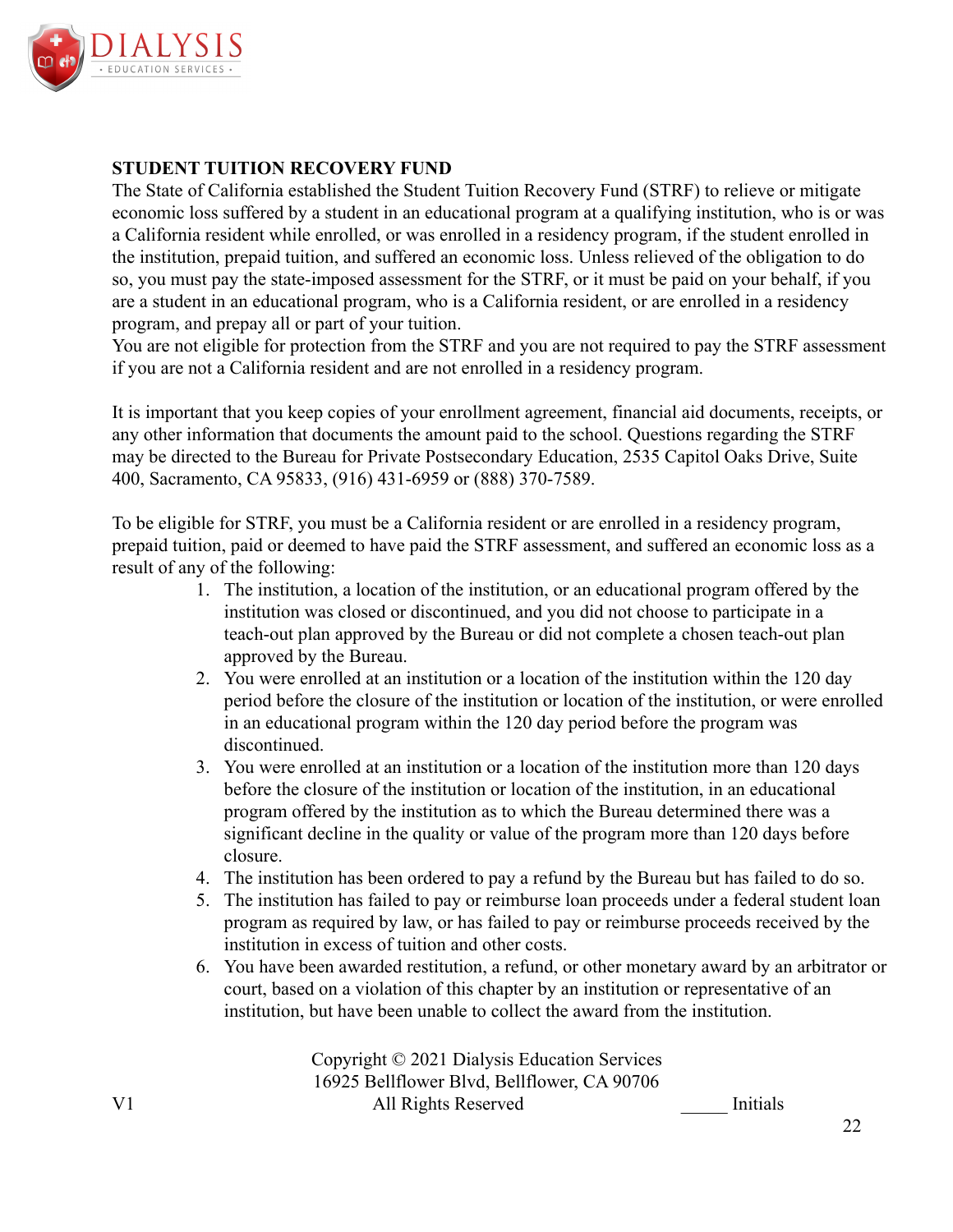

7. You sought legal counsel that resulted in the cancellation of one or more of your student loans and have an invoice for services rendered and evidence of the cancellation of the student loan or loans. To qualify for STRF reimbursement, the application must be received within four (4) years from the date of the action or event that made the student eligible for recovery from STRF. A student whose loan is revived by a loan holder or debt collector after a period of noncollection may, at any time, file a written application for recovery from STRF for the debt that would have otherwise been eligible for recovery. If it has been more than four (4) years since the action or event that made the student eligible, the student must have filed a written application for recovery within the original four (4) year period, unless the period has been extended by another act of law.

However, no claim can be paid to any student without a social security number or a taxpayer identification number.

23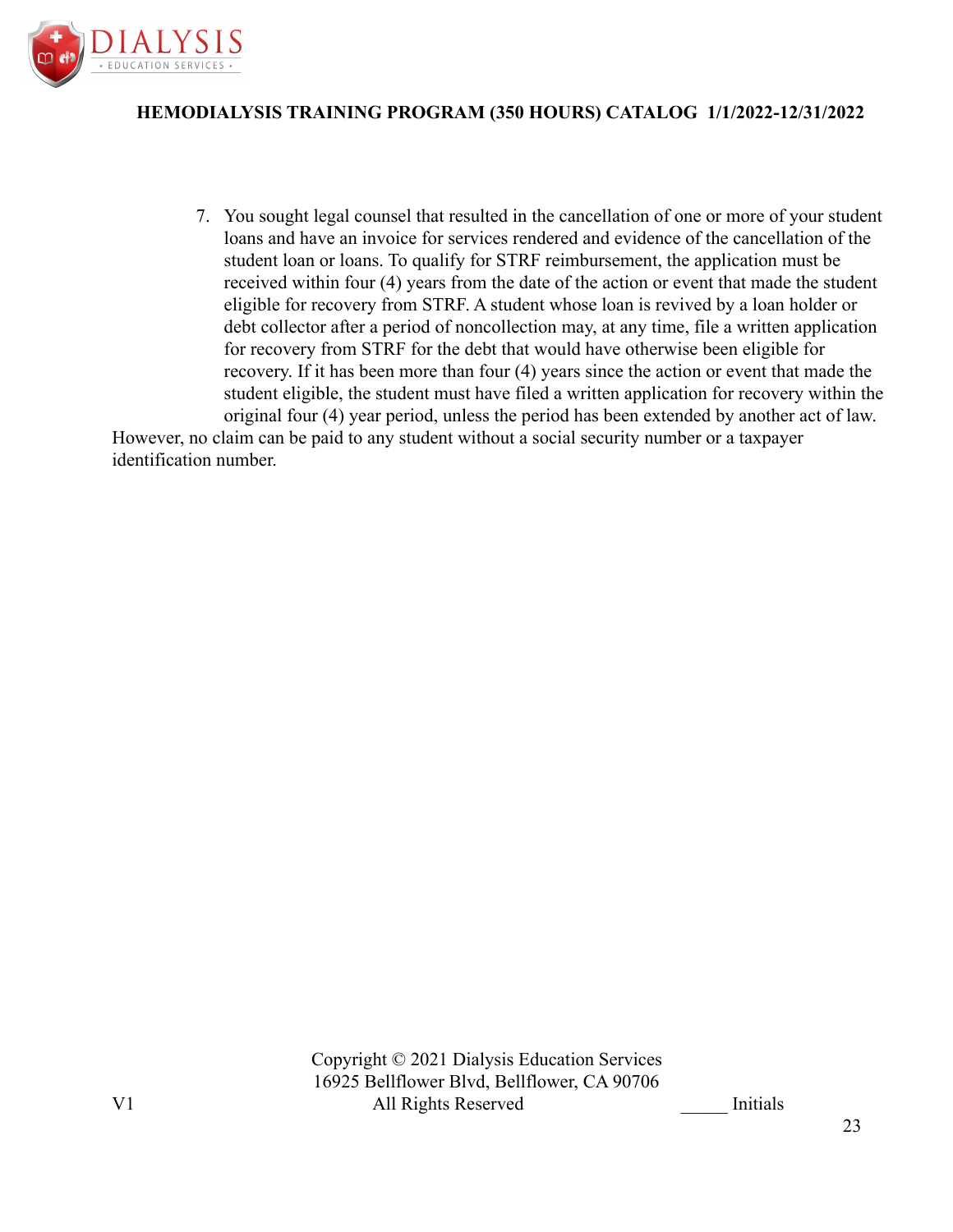

### **CANCELLATION AND REFUND POLICIES**

You have the right to cancel the Enrollment Agreement you sign for a course of instruction including any equipment, such as books, materials, and supplies, or any other goods and services included in the agreement, and obtain a refund of charges paid through attendance at the first class session, or the seventh day after enrollment, whichever is later. Cancellation shall occur when you give written notice of cancellation at the address of the School shown on the top of the front page of the enrollment agreement. You can do this by mail, hand delivery, or telegram. The written notice of cancellation, if sent by mail, is effective when deposited in the mail properly addressed with postage prepaid. The written notice of cancellation need not take any particular form, and, however expressed, it is effective if it shows that you no longer wish to be bound by your enrollment agreement. You will be given a notice of cancellation form with this enrollment agreement and on the first day of class, but if you choose to cancel, you can use any written notice that you wish. If the school has given you any equipment, including books or other materials, you shall return it to the school within 30 days following the date of your notice of cancellation. If you fail to return this equipment, including books or other materials, in good condition within the 30 day period, the school may deduct its documented cost for the equipment from any refund that may be due to you. Once you pay for the equipment, it is yours to keep without further obligation. If you cancel the agreement, the school will refund any money that you paid, less any deduction for equipment not timely returned in good condition, within 45 days after your notice of cancellation is received.

The institutional refund policy for students who have completed 60 percent or less of the course of instruction shall be a pro-rata refund. After the end of the cancellation period, you have a right to terminate your studies at this school at any time, and you have the right to receive a refund for the part of the course or program you have paid for and did not receive. You have the right to withdraw from the course of instruction at any time. If you withdraw from the course of instruction after the period allowed for cancellation, the school will remit a refund, less the registration fee \$250, the Student Tuition Recovery Fund fee of \$20, the LMS fee of \$250, and the VR License fee of \$125 within 45 days following your withdrawal. You are obligated to pay only for educational services rendered and for unreturned books or equipment.

(A) Deduct the registration fee (\$250), the Student Tuition Recovery Fund fee (\$17.50), the LMS fee (\$250), and the VR License fee (\$125) from the total tuition charge.

(B) Divide this figure by the number of days in the program.

(C) The quotient is the daily charge for the program.

(D) The amount owed by you for purposes of calculating a refund is derived by multiplying the total days attended by the daily charge for instruction.

(E) The refund would be any amount in excess of the figure derived in (D) that was paid by you.

(F) The refund amount shall be adjusted for equipment, if applicable.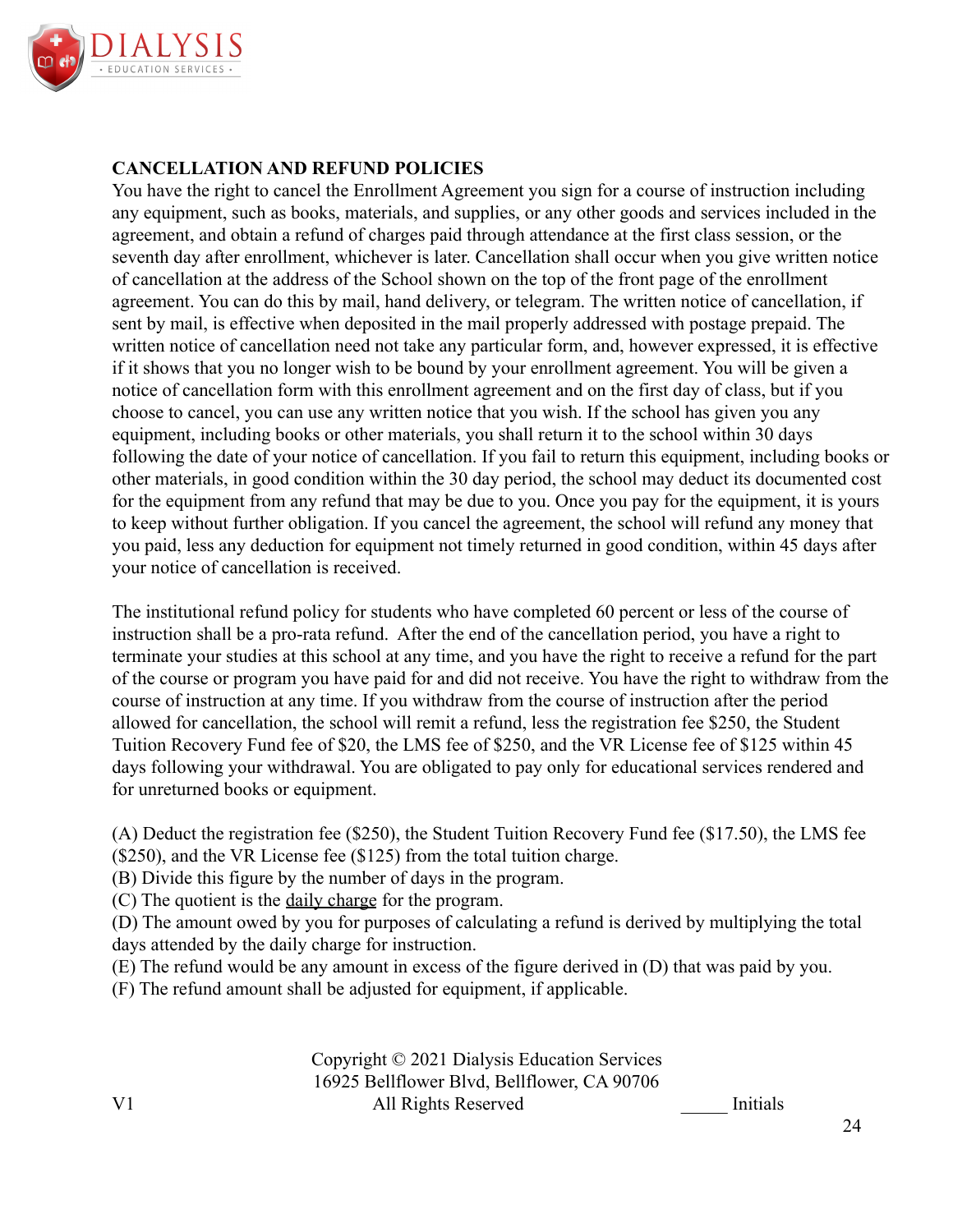

Any cost of books and supplies specified above (included in the total cost of the program) is an estimated cost, subject to change based on supplier prices and curricula. If you obtain books or equipment, as specified in the enrollment agreement, and return them in good condition within 30 days following the date of their withdrawal, the school shall refund the charge for the books or equipment paid by you. If you fail to return books or equipment in good condition within the 30-day period, the school may offset against the refund the documented cost for books or equipment exceeding the prorated refund amount.

Other supplemental books, tools, supplies, medical/health certifications, Professional Organization fees, and certification exam fees required by the program must be furnished by the student at his/her own expense.

Any books, tools, and supplies purchased from the school are not returnable and the cost is nonrefundable, except as expressly specified in the refund policy section of this catalog and the enrollment agreement.

Dialysis Education Services reserves (and will publish a schedule of changes that will itemize all charges) the right to change tuition and fees, make curricular changes when necessary, and make substitutions in books and supplies as required without prior notice. Any changes in tuition or fees will not affect students who are already in attendance or enrolled. Registration fees and STRF are not refundable.

#### **PAYMENT POLICY**

At the school's discretion, installment payments may also be arranged. Students assume the responsibility for payment of the tuition costs in full, either through direct payment or through a third-party financial plan. All financial arrangements must be made before the beginning of classes. The school will contact students who are delinquent in paying tuition and fees. They will then be counseled and encouraged to make specific arrangements with the school in order to remove their delinquency and remain in good financial standing. Dialysis Education Services accepts payment for tuition, books, equipment, and other fees through cash payment, VISA, MasterCard, or personal or third party checks.

#### **STUDENT GRIEVANCE PROCEDURE**

From time to time, differences in interpretation of school policies will arise among students, faculty, and/or the administration. Persons seeking to resolve problems or complaints should first contact the instructor in charge. Requests for further action may be made to the School Director. When such differences arise, usually a miscommunication or misunderstanding is a major contributing factor.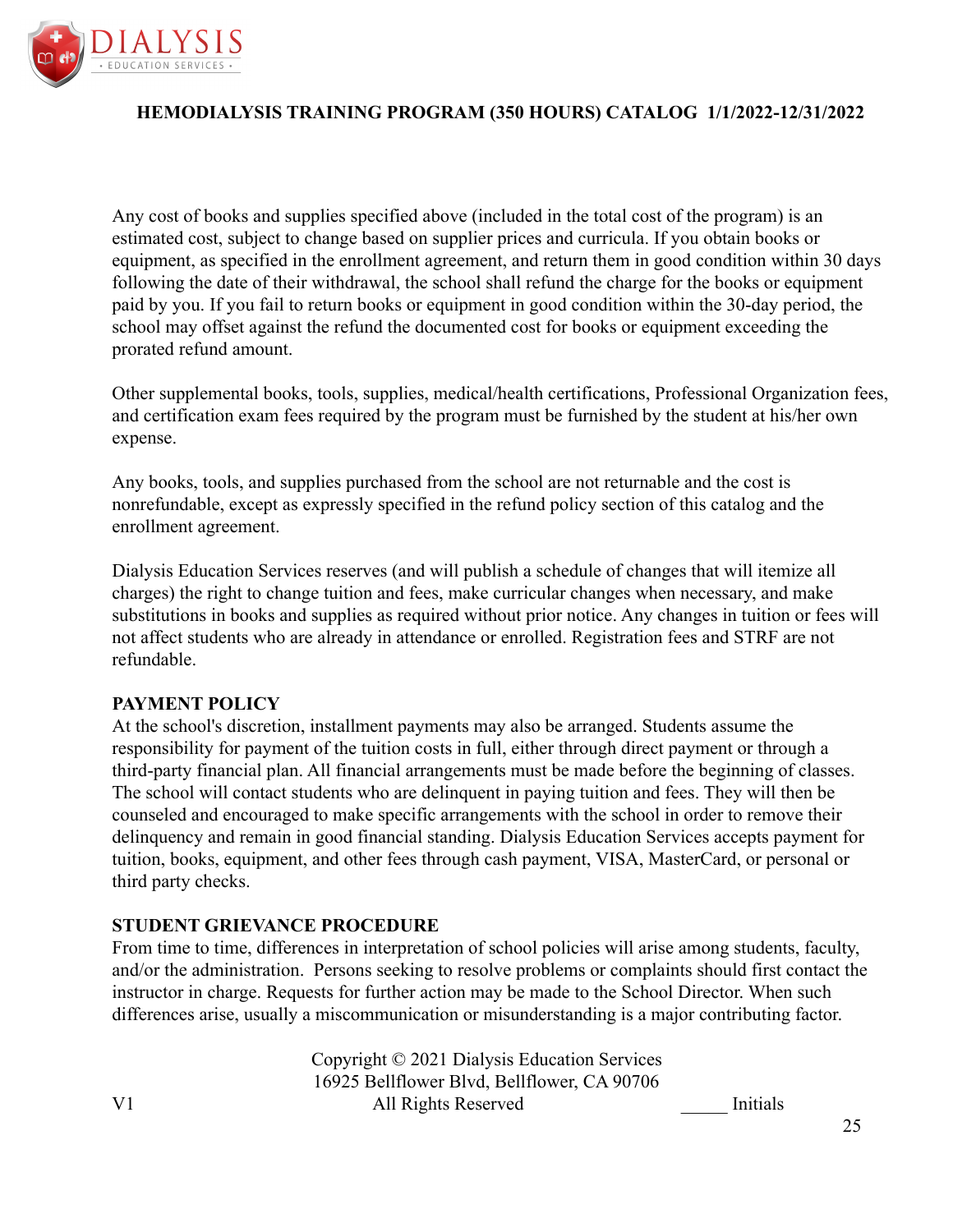

For this reason, we urge both students  $\&$  staff to communicate any problems that arise directly to the individual (s) involved. If the problem cannot be resolved in this manner, the School Director should be contacted. Normally, the informal procedure of "discussing" differences will resolve the problem. In addition to complaints previously stated and appeals of an academic nature, a student has a right to complain to the institution. If a student wishes to file a written complaint, they may do so. All written complaints will be resolved within 10 days and will be sent to the student in writing. If a complaint cannot be resolved after exhausting the institution's grievance procedure, the student may file a complaint with the Bureau of Private Postsecondary Education or the Agency for Veterans Education.

### **ACADEMIC CALENDAR**

The school has an open enrollment period and start dates are assigned upon the number of students enrolled.

#### **Holidays 2022**

| New Year's Day            | January 1   |
|---------------------------|-------------|
| Martin Luther King Day    | January 17  |
| President's Day           | February 21 |
| Memorial Day              | May 30      |
| Independence Day          | July 4      |
| Labor Day                 | September 5 |
| Veterans Day              | November 11 |
| Thanksgiving Day          | November 24 |
| Friday after Thanksgiving | November 25 |

Winter Holidays will last from December 19, 2022, until January 3, 2023. The class will resume on January 2, 2023.

Students wishing to be absent on other nationally recognized holidays must request so in writing to the Program Director at least three school days prior to the holiday.